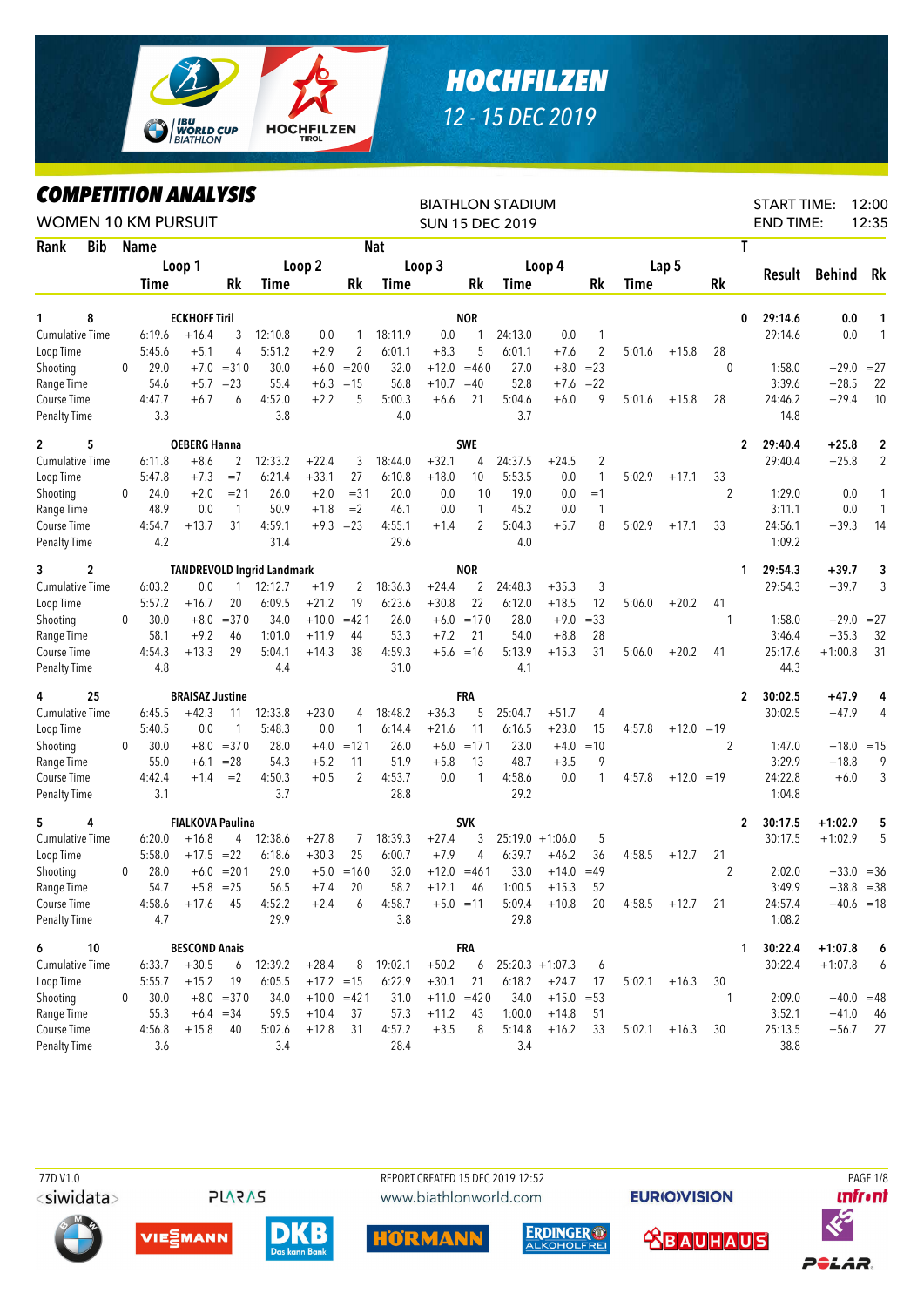| <b>Bib</b><br>Rank                  |              | <b>Name</b>            |                                             |                        |                                  |                               |                      | <b>Nat</b>        |                               |                        |                              |                               |                  |        |              | Τ                    |                    |                        |                |
|-------------------------------------|--------------|------------------------|---------------------------------------------|------------------------|----------------------------------|-------------------------------|----------------------|-------------------|-------------------------------|------------------------|------------------------------|-------------------------------|------------------|--------|--------------|----------------------|--------------------|------------------------|----------------|
|                                     |              |                        | Loop 1                                      |                        |                                  | Loop 2                        |                      |                   | Loop 3                        |                        |                              | Loop 4                        |                  |        | Lap 5        |                      | Result             | Behind Rk              |                |
|                                     |              | Time                   |                                             | Rk                     | <b>Time</b>                      |                               | Rk                   | Time              |                               | Rk                     | Time                         |                               | Rk               | Time   |              | Rk                   |                    |                        |                |
| 13<br>7<br><b>Cumulative Time</b>   |              |                        | <b>MAKARAINEN Kaisa</b><br>$7:08.5 +1:05.3$ | 24<br>38               | 13:04.4<br>5:55.9                | $+53.6$                       | 14<br>$\overline{7}$ | 6:31.0            | $19:35.4 +1:23.5$             | <b>FIN</b><br>16<br>30 | 25:39.1                      | $+1:26.1$                     | 9                |        |              | $\overline{2}$       | 30:28.6<br>30:28.6 | $+1:14.0$<br>$+1:14.0$ | 7<br>7         |
| Loop Time<br>Shooting<br>Range Time | 1            | 6:20.5<br>32.0<br>58.5 | $+40.0$<br>$+9.6$                           | $+10.0 = 460$<br>$=48$ | 33.0<br>59.4                     | $+7.6$<br>$+9.0$<br>$+10.3$   | $= 361$<br>$=35$     | 31.0<br>59.2      | $+38.2$<br>$+11.0$<br>$+13.1$ | $=420$<br>50           | 6:03.7<br>30.0<br>56.8       | $+10.2$<br>$+11.0$<br>$+11.6$ | 4<br>$=43$<br>42 | 4:49.5 | $+3.7$       | 5<br>$\overline{2}$  | 2:06.0<br>3:53.9   | $+37.0$<br>$+42.8$     | $=43$<br>49    |
| Course Time<br><b>Penalty Time</b>  |              | 4:52.3<br>29.7         | $+11.3$                                     | 23                     | 4:53.1<br>3.4                    | $+3.3$                        | 7                    | 5:02.3<br>29.5    | $+8.6$                        | 24                     | 5:03.4<br>3.5                | $+4.8$                        | $=$ 5            | 4:49.5 | $+3.7$       | 5                    | 24:40.6<br>1:06.1  | $+23.8$                | $\overline{7}$ |
| 8<br>32<br>Cumulative Time          |              | 7:00.9                 | $+57.7$                                     | 19                     | <b>KRISTEJN PUSKARCIKOVA Eva</b> | $13:31.1 + 1:20.3$            | 22                   | 19:23.9           | $+1:12.0$                     | <b>CZE</b><br>11       | $25:35.0 + 1:22.0$           |                               | 7                |        |              | 1                    | 30:30.6<br>30:30.6 | $+1:16.0$<br>$+1:16.0$ | 8<br>8         |
| Loop Time                           |              | 5:45.9                 | $+5.4$                                      | 5                      | 6:30.2                           | $+41.9$                       | 37                   | 5:52.8            | 0.0                           | 1                      | 6:11.1                       | $+17.6$                       | 11               | 4:55.6 | $+9.8$       | 16                   |                    |                        |                |
| Shooting                            | 0            | 22.0                   | 0.0                                         | 11                     | 30.0                             | $+6.0$                        | $= 200$              | 23.0              | $+3.0$                        | $=40$                  | 27.0                         | $+8.0$                        | $= 23$           |        |              | -1                   | 1:42.0             | $+13.0$                | $=9$           |
| Range Time                          |              | 49.4                   | $+0.5$                                      | 2                      | 56.9                             | $+7.8$                        | 22                   | 49.8              | $+3.7$                        | $=6$                   | 56.2                         | $+11.0$                       | $=38$            |        |              |                      | 3:32.3             | $+21.2$                | 14             |
| Course Time<br>Penalty Time         |              | 4:52.1<br>4.4          | $+11.1$                                     | 22                     | 5:03.8<br>29.5                   | $+14.0$                       | 35                   | 4:59.5<br>3.5     | $+5.8$                        | 18                     | 5:11.4<br>3.5                | $+12.8$                       | 23               | 4:55.6 | $+9.8$       | 16                   | 25:02.4<br>40.9    | $+45.6$                | 23             |
| 9<br>1                              |              |                        | <b>WIERER Dorothea</b>                      |                        |                                  |                               |                      |                   |                               | <b>ITA</b>             |                              |                               |                  |        |              | 5                    | 30:35.5            | $+1:20.9$              | 9              |
| <b>Cumulative Time</b><br>Loop Time |              | 6:38.3<br>6:38.3       | $+35.1$<br>$+57.8$                          | 7<br>53                | 12:58.0<br>6:19.7                | $+47.2$<br>$+31.4$            | 12<br>26             | 19:14.1<br>6:16.1 | $+1:02.2$<br>$+23.3$          | 8<br>12                | 25:37.7<br>6:23.6            | $+1:24.7$<br>$+30.1$          | 8<br>22          | 4:57.8 | $+12.0 = 19$ |                      | 30:35.5            | $+1:20.9$              | 9              |
| Shooting                            | 2            | 27.0                   | $+5.0$                                      | $=141$                 | 26.0                             | $+2.0$                        | $= 31$               | 23.0              | $+3.0$                        | $=41$                  | 21.0                         | $+2.0$                        | $=4$             |        |              | 5                    | 1:37.0             | $+8.0$                 | 4              |
| Range Time                          |              | 51.2                   | $+2.3$                                      | 5                      | 52.2                             | $+3.1$                        | 6                    | 48.8              | $+2.7$                        | 4                      | 47.7                         | $+2.5$                        | 6                |        |              |                      | 3:19.9             | $+8.8$                 | 4              |
| Course Time<br><b>Penalty Time</b>  |              | 4:55.1<br>52.0         | $+14.1$                                     | 34                     | 4:56.9<br>30.6                   | $+7.1$                        | $=10$                | 4:59.2<br>28.1    | $+5.5$                        | 15                     | 5:07.3<br>28.6               | $+8.7$                        | 17               | 4:57.8 | $+12.0 = 19$ |                      | 24:56.3<br>2:19.3  | $+39.5$                | 15             |
| 40<br>10                            |              |                        | <b>AYMONIER Celia</b>                       |                        |                                  |                               |                      |                   |                               | FRA                    |                              |                               |                  |        |              | 1                    | 30:36.3            | $+1:21.7$              | 10             |
| <b>Cumulative Time</b>              |              | 5:44.5                 | $7:10.5 + 1:07.3$<br>$+4.0$                 | 25<br>3                | 6:21.9                           | $13:32.4 + 1:21.6$<br>$+33.6$ | 24<br>28             | 5:58.4            | $19:30.8 +1:18.9$<br>$+5.6$   | 14<br>3                | $25:46.2 + 1:33.2$<br>6:15.4 | $+21.9$                       | 10<br>14         | 4:50.1 | $+4.3$       | 8                    | 30:36.3            | $+1:21.7$              | 10             |
| Loop Time<br>Shooting               | 0            | 32.0                   | $+10.0$                                     | $= 461$                | 36.0                             | $+12.0$                       | $= 500$              | 33.0              | $+13.0$                       | 480                    | 44.0                         | $+25.0$                       | 57               |        |              | -1                   | 2:25.0             | $+56.0$                | 56             |
| Range Time                          |              | 58.4                   | $+9.5$                                      | 47                     | 1:01.6                           | $+12.5$                       | $=47$                | 58.6              | $+12.5$                       | 47                     | 1:10.5                       | $+25.3$                       | 57               |        |              |                      | 4:09.1             | $+58.0$                | 53             |
| Course Time<br>Penalty Time         |              | 4:42.4<br>3.7          | $+1.4$                                      | $=2$                   | 4:51.9<br>28.4                   | $+2.1$                        | 4                    | 4:56.3<br>3.5     | $+2.6$                        | $\overline{4}$         | 5:01.1<br>3.8                | $+2.5$                        | 4                | 4:50.1 | $+4.3$       | 8                    | 24:21.8<br>39.4    | $+5.0$                 | $\overline{2}$ |
| 3<br>11                             |              |                        | <b>MIRONOVA Svetlana</b>                    |                        |                                  |                               |                      |                   |                               | <b>RUS</b>             |                              |                               |                  |        |              | 4                    | 30:39.7            | $+1:25.1$              | 11             |
| Cumulative Time                     |              | 6:43.7<br>6:25.7       | $+40.5$<br>$+45.2$                          | 8<br>46                | 13:08.0<br>6:24.3                | $+57.2$<br>$+36.0$            | 16<br>30             | 19:27.6<br>6:19.6 | $+1:15.7$<br>$+26.8$          | 12<br>17               | 25:52.4<br>6:24.8            | $+1:39.4$<br>$+31.3$          | 13<br>27         | 4:47.3 | $+1.5$       | 3                    | 30:39.7            | $+1:25.1$              | 11             |
| Loop Time<br>Shooting               | $\mathbf{1}$ | 28.0                   | $+6.0$                                      | $= 201$                | 31.0                             | $+7.0$                        | $= 241$              | 25.0              | $+5.0$                        | $=141$                 | 22.0                         | $+3.0$                        | $=7$             |        |              | 4                    | 1:46.0             | $+17.0$                | $=11$          |
| Range Time                          |              | 54.3                   | $+5.4$                                      | 22                     | 57.6                             | $+8.5$                        | $= 27$               | 50.4              | $+4.3$                        | 10                     | 49.9                         | +4.7                          | 10               |        |              |                      | 3:32.2             | $+21.1$                | 13             |
| Course Time<br>Penalty Time         |              | 5:01.9<br>29.5         | $+20.9$                                     | 52                     | 4:56.9<br>29.8                   | $+7.1$                        | $=10$                | 5:00.1<br>29.1    | $+6.4$                        | 20                     | 5:05.4<br>29.5               | $+6.8$                        | 12               | 4:47.3 | $+1.5$       | 3                    | 24:51.6<br>1:57.9  | $+34.8$                | 12             |
| 42<br>12                            |              |                        | <b>HINZ Vanessa</b>                         |                        |                                  |                               |                      |                   |                               | <b>GER</b>             |                              |                               |                  |        |              | 1                    | 30:44.1            | $+1:29.5$              | - 12           |
| Cumulative Time                     |              | 5:49.0                 | $7:18.0 + 1:14.8$                           | 33                     | 6:23.5                           | $13:41.5 + 1:30.7$<br>$+35.2$ | 28<br>29             | 6:01.6            | $19:43.1 + 1:31.2$            | 18                     | 25:47.9 +1:34.9<br>6:04.8    | $+11.3$                       | 11               | 4:56.2 | $+10.4$      |                      | 30:44.1            | $+1:29.5$              | 12             |
| Loop Time<br>Shooting               | 0            | 26.0                   | $+8.5$<br>$+4.0$                            | 11<br>$= 71$           | 28.0                             |                               | $+4.0 = 120$         | 26.0              | $+8.8$                        | 6<br>$+6.0 = 170$      | 28.0                         | $+9.0 = 33$                   | 5                |        |              | 17<br>1              | 1:48.0             | $+19.0$                | 20             |
| Range Time                          |              | 55.0                   | $+6.1 = 28$                                 |                        | 54.4                             | $+5.3$                        | 12                   | 52.0              | $+5.9$                        | 14                     | 55.0                         | $+9.8$                        | 32               |        |              |                      | 3:36.4             | $+25.3$                | 18             |
| Course Time                         |              | 4:50.1                 | $+9.1$                                      | 12                     | 4:59.1                           | $+9.3 = 23$                   |                      | 5:05.8            | $+12.1$                       | 30                     | 5:06.0                       | $+7.4$                        | 15               | 4:56.2 | $+10.4$      | 17                   | 24:57.2            | $+40.4$                | 17             |
| <b>Penalty Time</b>                 |              | 3.9                    |                                             |                        | 30.0                             |                               |                      | 3.8               |                               |                        | 3.8                          |                               |                  |        |              |                      | 41.5               |                        |                |
| 18<br>13                            |              |                        | <b>SIMON Julia</b>                          |                        |                                  |                               |                      |                   |                               | <b>FRA</b>             |                              |                               |                  |        |              | 3                    | 30:49.4            | $+1:34.8$              | -13            |
| <b>Cumulative Time</b><br>Loop Time |              | 6:35.6                 | $7:31.6 +1:28.4$<br>$+55.1$                 | 36<br>51               | 5:57.3                           | $13:28.9 + 1:18.1$<br>$+9.0$  | 21<br>10             | 6:19.2            | $19:48.1 + 1:36.2$<br>$+26.4$ | 21<br>16               | $25:50.8 + 1:37.8$<br>6:02.7 | $+9.2$                        | 12<br>3          | 4:58.6 | $+12.8$      | 22                   | 30:49.4            | $+1:34.8$              | 13             |
| Shooting                            | 2            | 28.0                   |                                             | $+6.0 = 200$           | 27.0                             | $+3.0$                        | $=61$                | 21.0              | $+1.0$                        | $=20$                  | 20.0                         | $+1.0$                        | 3                |        |              | 3                    | 1:36.0             | $+7.0$                 | 3              |
| Range Time                          |              | 55.0                   | $+6.1 = 28$                                 |                        | 52.3                             | $+3.2$                        | $=7$                 | 48.5              | $+2.4$                        | 3                      | 45.8                         | $+0.6$                        | $\overline{2}$   |        |              |                      | 3:21.6             | $+10.5$                | 5              |
| Course Time<br><b>Penalty Time</b>  |              | 4:46.4<br>54.2         | $+5.4$                                      | 4                      | 5:00.8<br>4.2                    | $+11.0$                       | 26                   | 5:00.5<br>30.2    | $+6.8$                        | 22                     | 5:13.5<br>3.4                | $+14.9 = 29$                  |                  | 4:58.6 | $+12.8$      | 22                   | 24:59.8<br>1:32.0  | $+43.0$                | 20             |
| 9<br>14                             |              |                        | <b>SEMERENKO Valj</b>                       |                        |                                  |                               |                      |                   |                               | <b>UKR</b>             |                              |                               |                  |        |              | $\mathbf{2}$         | 30:59.9            | $+1:45.3$              | - 14           |
| <b>Cumulative Time</b>              |              | 6:33.0                 | $+29.8$                                     | 5                      | 12:38.5                          | $+27.7$                       | 6                    | 19:03.5           | $+51.6$                       | 7                      | 25:52.9 +1:39.9              |                               | 14               |        |              |                      | 30:59.9            | $+1:45.3$              | -14            |
| Loop Time<br>Shooting               | 0            | 5:58.0<br>28.0         | $+17.5 = 22$                                | $+6.0 = 200$           | 6:05.5<br>31.0                   | $+17.2 = 15$                  | $+7.0 = 241$         | 6:25.0<br>29.0    | $+32.2$                       | 24<br>$+9.0 = 311$     | 6:49.4<br>39.0               | $+55.9$<br>$+20.0$            | 48<br>56         | 5:07.0 | $+21.2$      | 45<br>$\overline{2}$ | 2:07.0             | $+38.0$                | 46             |
| Range Time                          |              | 53.9                   | $+5.0$                                      | 20                     | 57.9                             | $+8.8$                        | 30                   | 55.7              | $+9.6$                        | 33                     | 1:04.9                       | $+19.7$                       | 56               |        |              |                      | 3:52.4             | $+41.3$                | 47             |
| Course Time                         |              | 5:00.5                 | $+19.5$                                     | 50                     | 5:03.9                           | $+14.1 = 36$                  |                      | 4:59.3            | $+5.6 = 16$                   |                        | 5:12.9                       | $+14.3$                       | 28               | 5:07.0 | $+21.2$      | 45                   | 25:23.6            | $+1:06.8$              | 37             |
| <b>Penalty Time</b>                 |              | 3.6                    |                                             |                        | 3.7                              |                               |                      | 30.0              |                               |                        | 31.6                         |                               |                  |        |              |                      | 1:08.9             |                        |                |

<siwidata>

**PLARAS** 

 77D V1.0 REPORT CREATED 15 DEC 2019 12:52 PAGE 2/8www.biathlonworld.com

**EURIOVISION** 













POLAR.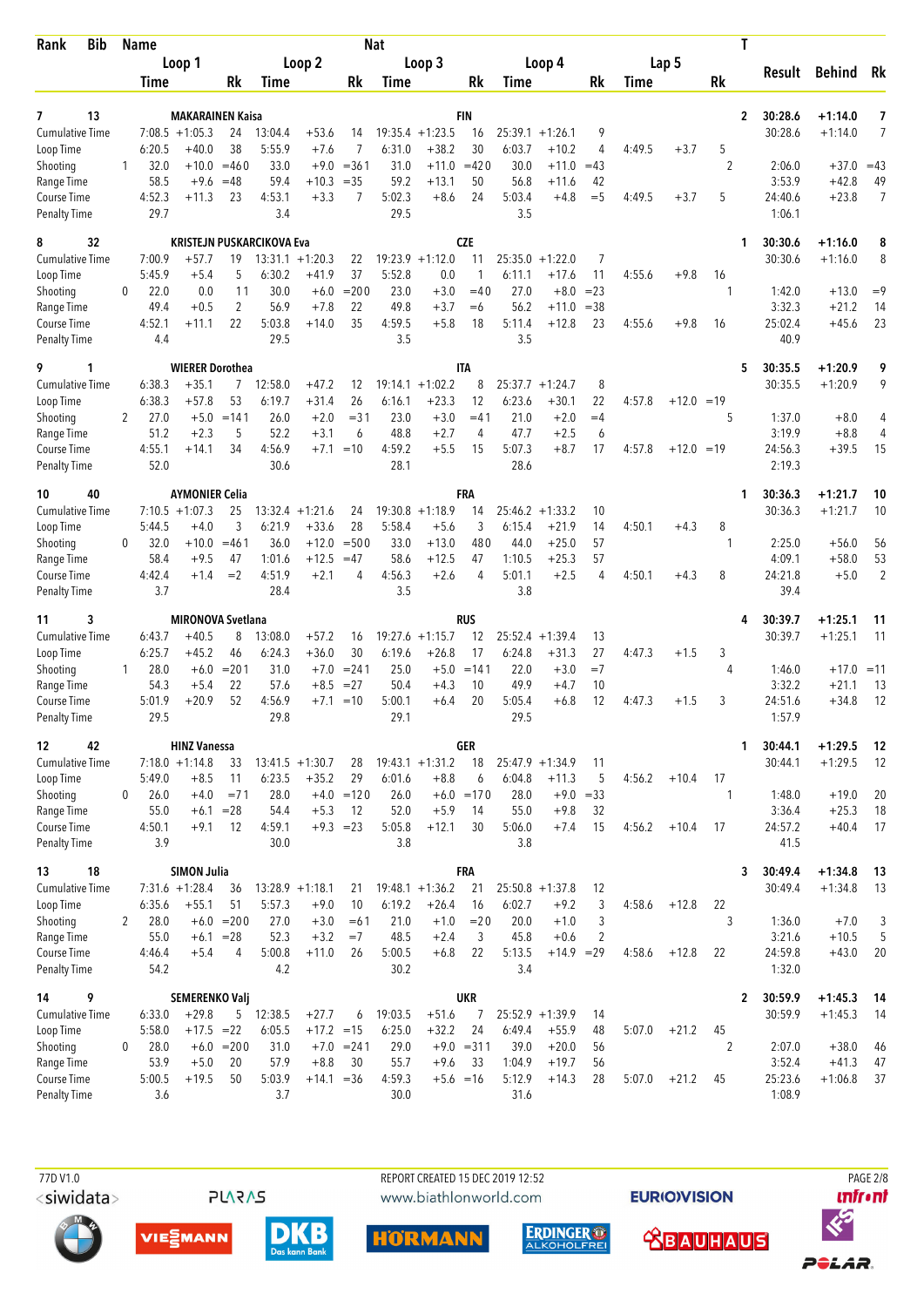| <b>Bib</b><br>Rank                 |              | Name           |                                              |                 |                   |                              |                   | <b>Nat</b>        |                               |                  |                   |                               |                      |        |         | Τ                    |                    |                         |              |
|------------------------------------|--------------|----------------|----------------------------------------------|-----------------|-------------------|------------------------------|-------------------|-------------------|-------------------------------|------------------|-------------------|-------------------------------|----------------------|--------|---------|----------------------|--------------------|-------------------------|--------------|
|                                    |              |                | Loop 1                                       |                 |                   | Loop 2                       |                   |                   | Loop 3                        |                  |                   | Loop 4                        |                      |        | Lap 5   |                      | Result             | Behind Rk               |              |
|                                    |              | Time           |                                              | Rk              | Time              |                              | Rk                | Time              |                               | Rk               | Time              |                               | Rk                   | Time   |         | Rk                   |                    |                         |              |
| 12<br>15                           |              |                | PIDHRUSHNA Olena                             |                 |                   |                              |                   |                   |                               | <b>UKR</b>       |                   |                               |                      |        |         | $\overline{2}$       | 31:00.1            | $+1:45.5$               | 15           |
| <b>Cumulative Time</b>             |              |                | $7:07.9 +1:04.7 = 22$                        |                 |                   | $13:42.6 + 1:31.8$           | 29                |                   | $19:47.7 + 1:35.8$            | 20               | 26:07.8           | $+1:54.8$                     | 17                   |        |         |                      | 31:00.1            | $+1:45.5$               | 15           |
| Loop Time                          |              | 6:21.9         | +41.4                                        | 42              | 6:34.7            | $+46.4$                      | 39                | 6:05.1            | $+12.3$                       | 7                | 6:20.1            | $+26.6$                       | 19                   | 4:52.3 | $+6.5$  | 12                   |                    |                         |              |
| Shooting                           | $\mathbf{1}$ | 27.0           | $+5.0$                                       | $=141$          | 33.0              | $+9.0$                       | $= 360$           | 24.0              | $+4.0$                        | $= 80$           | 27.0              | $+8.0$                        | $= 23$               |        |         | $\overline{2}$       | 1:51.0             | $+22.0$                 | 22           |
| Range Time                         |              | 53.1           | $+4.2$                                       | 15              | 57.5              | $+8.4$                       | $= 25$            | 50.2              | $+4.1$                        | 8                | 53.1              | $+7.9$                        | $= 25$               |        |         |                      | 3:33.9             | $+22.8$                 | 17           |
| Course Time<br><b>Penalty Time</b> |              | 4:57.8<br>31.0 | $+16.8$                                      | 43              | 5:06.6<br>30.6    | $+16.8$                      | 45                | 5:10.3<br>4.6     | $+16.6$                       | 39               | 5:23.1<br>3.9     | $+24.5$                       | $=50$                | 4:52.3 | $+6.5$  | 12                   | 25:30.1<br>1:10.1  | $+1:13.3$               | $=39$        |
| 16<br>29                           |              |                | <b>BRORSSON Mona</b>                         |                 |                   |                              |                   |                   |                               | <b>SWE</b>       |                   |                               |                      |        |         | 2                    | 31:01.1            | $+1:46.5$               | 16           |
| <b>Cumulative Time</b>             |              | 6:58.3         | $+55.1$                                      | 18              | 13:04.9           | $+54.1$                      | 15                | 19:34.1           | $+1:22.2$                     | 15               | 26:08.1           | $+1:55.1$                     | 18                   |        |         |                      | 31:01.1            | $+1:46.5$               | 16           |
| Loop Time                          | 0            | 5:48.3<br>30.0 | $+7.8$<br>$+8.0$                             | $=9$<br>$= 370$ | 6:06.6<br>32.0    | $+18.3$<br>$+8.0$            | 17<br>$= 311$     | 6:29.2<br>29.0    | $+36.4$<br>$+9.0$             | 26<br>$= 311$    | 6:34.0<br>31.0    | $+40.5$<br>$+12.0$            | 33<br>$=45$          | 4:53.0 | $+7.2$  | 13<br>$\overline{2}$ | 2:02.0             | $+33.0$                 |              |
| Shooting<br>Range Time             |              | 54.8           | $+5.9$                                       | 27              | 59.4              | $+10.3$                      | $= 35$            | 56.2              | $+10.1$                       | 37               | 58.7              | $+13.5$                       | 47                   |        |         |                      | 3:49.1             | $+38.0$                 | $= 36$<br>36 |
| Course Time                        |              | 4:50.2         | $+9.2$                                       | 13              | 5:03.6            | $+13.8$                      | 34                | 5:03.8            | $+10.1$                       | 27               | 5:06.3            | $+7.7$                        | 16                   | 4:53.0 | $+7.2$  | 13                   | 24:56.9            | $+40.1$                 | 16           |
| <b>Penalty Time</b>                |              | 3.3            |                                              |                 | 3.6               |                              |                   | 29.2              |                               |                  | 29.0              |                               |                      |        |         |                      | 1:05.1             |                         |              |
| 17<br>7<br><b>Cumulative Time</b>  |              | 6:45.2         | <b>ROEISELAND Marte Olsbu</b><br>$+42.0$     | 10              | 13:33.2           | $+1:22.4$                    |                   | 19:51.5           | $+1:39.6$                     | <b>NOR</b><br>23 | 26:12.4           | $+1:59.4$                     | 20                   |        |         | 5                    | 31:03.6<br>31:03.6 | $+1:49.0$<br>$+1:49.0$  | 17<br>17     |
| Loop Time                          |              | 6:13.2         | $+32.7$                                      | 30              | 6:48.0            | $+59.7$                      | 25<br>49          | 6:18.3            | $+25.5$                       | 15               | 6:20.9            | $+27.4$                       | 21                   | 4:51.2 | $+5.4$  | 10                   |                    |                         |              |
| Shooting                           | 1            | 28.0           | $+6.0$                                       | $= 202$         | 34.0              | $+10.0$                      | $=421$            | 23.0              | $+3.0$                        | $=41$            | 22.0              | $+3.0$                        | $=7$                 |        |         | 5                    | 1:47.0             | $+18.0 = 15$            |              |
| Range Time                         |              | 53.8           | $+4.9$                                       | 19              | 59.8              | +10.7                        | 38                | 49.8              | $+3.7$                        | $=6$             | 46.7              | $+1.5$                        | 5                    |        |         |                      | 3:30.1             | $+19.0$                 | $=10$        |
| Course Time<br><b>Penalty Time</b> |              | 4:49.2<br>30.2 | $+8.2$                                       | 9               | 4:56.6<br>51.6    | $+6.8$                       | 9                 | 4:58.8<br>29.7    | $+5.1$                        | 13               | 5:04.7<br>29.5    | $+6.1$                        | 10                   | 4:51.2 | $+5.4$  | 10                   | 24:40.5<br>2:21.0  | $+23.7$                 | 6            |
| 19<br>18                           |              |                | <b>REZTSOVA Kristina</b>                     |                 |                   |                              |                   |                   |                               | <b>RUS</b>       |                   |                               |                      |        |         | 3                    | 31:03.9            | $+1:49.3$               | 18           |
| Cumulative Time                    |              | 6:50.8         | $+47.6$                                      | 15              | 12:46.2           | +35.4                        | 11                |                   | $19:42.8 + 1:30.9$            | 17               | 26:11.9           | $+1:58.9$                     | 19                   |        |         |                      | 31:03.9            | $+1:49.3$               | 18           |
| Loop Time                          |              | 5:51.8         | $+11.3$                                      | 13              | 5:55.4            | $+7.1$                       | 5                 | 6:56.6            | $+1:03.8$                     | 51               | 6:29.1            | $+35.6$                       | 31                   | 4:52.0 | $+6.2$  | 11                   |                    |                         |              |
| Shooting<br>Range Time             | 0            | 26.0<br>53.6   | $+4.0$<br>$+4.7$                             | $=70$<br>18     | 31.0<br>57.5      | $+7.0$<br>$+8.4$             | $= 242$<br>$= 25$ | 31.0<br>58.7      | $+11.0$<br>$+12.6$            | $=421$<br>48     | 26.0<br>53.6      | $+7.0$<br>$+8.4$              | $=19$<br>27          |        |         | 3                    | 1:54.0<br>3:43.4   | $+25.0$<br>$+32.3$      | 24<br>28     |
| Course Time                        |              | 4:54.8         | $+13.8$                                      | 32              | 4:54.5            | $+4.7$                       | 8                 | 5:03.3            | $+9.6$                        | 26               | 5:05.7            | $+7.1$                        | 13                   | 4:52.0 | $+6.2$  | 11                   | 24:50.3            | $+33.5$                 | 11           |
| <b>Penalty Time</b>                |              | 3.4            |                                              |                 | 3.4               |                              |                   | 54.6              |                               |                  | 29.8              |                               |                      |        |         |                      | 1:31.2             |                         |              |
| 14<br>19                           |              |                | ZBYLUT Kinga                                 |                 |                   |                              |                   |                   |                               | <b>POL</b>       |                   |                               |                      |        |         | $\mathbf{2}$         | 31:06.5            | $+1:51.9$               | 19           |
| <b>Cumulative Time</b>             |              | 6:23.0         | $7:13.0 + 1:09.8$                            | 27<br>45        | 13:21.6<br>6:08.6 | $+1:10.8$                    | 20<br>18          | 19:59.6<br>6:38.0 | $+1:47.7$<br>$+45.2$          | 28<br>40         | 26:07.2<br>6:07.6 | $+1:54.2$<br>$+14.1$          | 16<br>$\overline{7}$ | 4:59.3 |         | 23                   | 31:06.5            | $+1:51.9$               | 19           |
| Loop Time<br>Shooting              | 1            | 30.0           | $+42.5$<br>$+8.0$                            | $= 370$         | 33.0              | $+20.3$<br>$+9.0$            | $= 361$           | 30.0              | $+10.0$                       | 410              | 28.0              | $+9.0$                        | $= 33$               |        | $+13.5$ | 2                    | 2:01.0             | $+32.0$                 | 35           |
| Range Time                         |              | 55.3           | $+6.4$                                       | $=34$           | 58.7              | $+9.6$                       | $= 33$            | 55.8              | $+9.7$                        | $=34$            | 52.4              | $+7.2$                        | $=18$                |        |         |                      | 3:42.2             | $+31.1$                 | 23           |
| Course Time                        |              | 4:59.0         | $+18.0$                                      | 46              | 5:05.3            | $+15.5$                      | $=43$             | 5:11.3            | $+17.6$                       | 41               | 5:11.6            | $+13.0$                       | 24                   | 4:59.3 | $+13.5$ | 23                   | 25:26.5            | $+1:09.7$               | 38           |
| <b>Penalty Time</b>                |              | 28.7           |                                              |                 | 4.6               |                              |                   | 30.9              |                               |                  | 3.6               |                               |                      |        |         |                      | 1:07.8             |                         |              |
| 21<br>20                           |              |                | <b>PERSSON Linn</b>                          |                 |                   |                              |                   |                   |                               | SWE              |                   |                               |                      |        |         | $\mathbf{2}$         | 31:09.8            | $+1:55.2$               | - 20         |
| Cumulative Time<br>Loop Time       |              | 6:17.1         | $7:17.1 + 1:13.9$<br>$+36.6$                 | 31<br>33        | 5:54.4            | $13:11.5 + 1:00.7$<br>$+6.1$ | 17<br>4           | 6:47.1            | $19:58.6 + 1:46.7$<br>$+54.3$ | 26<br>47         | 6:08.2            | $26:06.8 + 1:53.8$<br>$+14.7$ | 15<br>8              | 5:03.0 | $+17.2$ | 34                   | 31:09.8            | $+1:55.2$               | -20          |
| Shooting                           | $\mathbf{1}$ | 29.0           |                                              | $+7.0 = 310$    | 27.0              | $+3.0$                       | $=61$             | 35.0              | $+15.0$                       | 490              | 27.0              | $+8.0 = 23$                   |                      |        |         | 2                    | 1:58.0             | $+29.0 = 27$            |              |
| Range Time                         |              | 55.3           | $+6.4 = 34$                                  |                 | 51.7              | $+2.6$                       | 5                 | 1:03.4            | $+17.3$                       | 53               | 52.8              | $+7.6 = 22$                   |                      |        |         |                      | 3:43.2             | $+32.1$                 | 27           |
| Course Time                        |              | 4:53.3         | $+12.3 = 27$                                 |                 | 4:59.0            |                              | $+9.2 = 21$       | 5:14.7            | $+21.0$                       | 49               | 5:11.8            | $+13.2$                       | 25                   | 5:03.0 | $+17.2$ | 34                   | 25:21.8            | $+1:05.0$               | 35           |
| <b>Penalty Time</b>                |              | 28.5           |                                              |                 | 3.7               |                              |                   | 29.0              |                               |                  | 3.6               |                               |                      |        |         |                      | 1:04.8             |                         |              |
| 21<br>22<br><b>Cumulative Time</b> |              | 6:46.3         | <b>KNOTTEN Karoline Offigstad</b><br>$+43.1$ |                 | 12 12:37.6        | $+26.8$                      | 5                 |                   | $19:59.2 + 1:47.3$            | <b>NOR</b><br>27 |                   | $26:12.5 + 1:59.5$            | 21                   |        |         | 3                    | 31:16.1<br>31:16.1 | $+2:01.5$<br>$+2:01.5$  | 21<br>21     |
| Loop Time                          |              | 5:46.3         | $+5.8$                                       | 6               | 5:51.3            | $+3.0$                       | 3                 |                   | $7:21.6 +1:28.8$              | 55               | 6:13.3            | $+19.8$                       | 13                   | 5:03.6 | $+17.8$ | 37                   |                    |                         |              |
| Shooting                           | 0            | 26.0           | $+4.0$                                       | $=70$           | 24.0              | 0.0                          | 13                | 24.0              | $+4.0$                        | $= 80$           | 26.0              | $+7.0$                        | $=19$                |        |         | 3                    | 1:40.0             | $+11.0$                 | $=6$         |
| Range Time                         |              | 51.0           | $+2.1$                                       | 4               | 50.9              | $+1.8$                       | $=2$              | 50.3              | $+4.2$                        | 9                | 51.5              | $+6.3$                        | 15                   |        |         |                      | 3:23.7             | $+12.6$                 | 6            |
| Course Time<br><b>Penalty Time</b> |              | 4:51.8<br>3.5  | $+10.8$                                      | 19              | 4:57.1<br>3.3     | $+7.3$                       | 13                | 5:08.3<br>1:23.0  | $+14.6$                       | 35               | 5:18.1<br>3.7     | $+19.5$                       | 41                   | 5:03.6 | $+17.8$ | 37                   | 25:18.9<br>1:33.5  | $+1:02.1$               | 32           |
| 22<br>26                           |              |                | YURLOVA-PERCHT Ekaterina                     |                 |                   |                              |                   |                   |                               | <b>RUS</b>       |                   |                               |                      |        |         | 3                    | 31:19.8            | $+2:05.2$               | - 22         |
| <b>Cumulative Time</b>             |              | 6:55.8         | $+52.6$                                      | 17              | 13:01.2           | $+50.4$                      | 13                |                   | $19:28.7 +1:16.8$             | 13               |                   | $26:19.4 + 2:06.4$            | 22                   |        |         |                      | 31:19.8            | $+2:05.2$               | 22           |
| Loop Time                          |              | 5:47.8         | $+7.3$                                       | $=7$            | 6:05.4            | $+17.1$                      | 14                | 6:27.5            | $+34.7$                       | 25               | 6:50.7            | $+57.2$                       | 49                   | 5:00.4 | $+14.6$ | 27                   |                    |                         |              |
| Shooting<br>Range Time             | 0            | 26.0<br>51.5   | $+4.0$<br>$+2.6$                             | $=70$<br>6      | 27.0<br>54.8      | $+3.0$<br>$+5.7$             | $=61$<br>13       | 24.0<br>51.4      | $+4.0$<br>$+5.3$              | $= 82$<br>11     | 24.0<br>52.4      | $+5.0$                        | 15<br>$+7.2 = 18$    |        |         | 3                    | 1:41.0<br>3:30.1   | $+12.0$<br>$+19.0 = 10$ | 8            |
| Course Time                        |              | 4:52.9         | $+11.9$ = 25                                 |                 | 5:07.2            | $+17.4$                      | 46                | 5:06.2            | $+12.5$                       | 31               | 5:05.9            | $+7.3$                        | 14                   | 5:00.4 | $+14.6$ | 27                   | 25:12.6            | $+55.8$                 | -25          |
| <b>Penalty Time</b>                |              | 3.4            |                                              |                 | 3.4               |                              |                   | 29.9              |                               |                  | 52.4              |                               |                      |        |         |                      | 1:29.1             |                         |              |

77D V1.0 <siwidata>



REPORT CREATED 15 DEC 2019 12:52 www.biathlonworld.com



**EURIOVISION** 

**<u> XBAUHAUS</u>** 

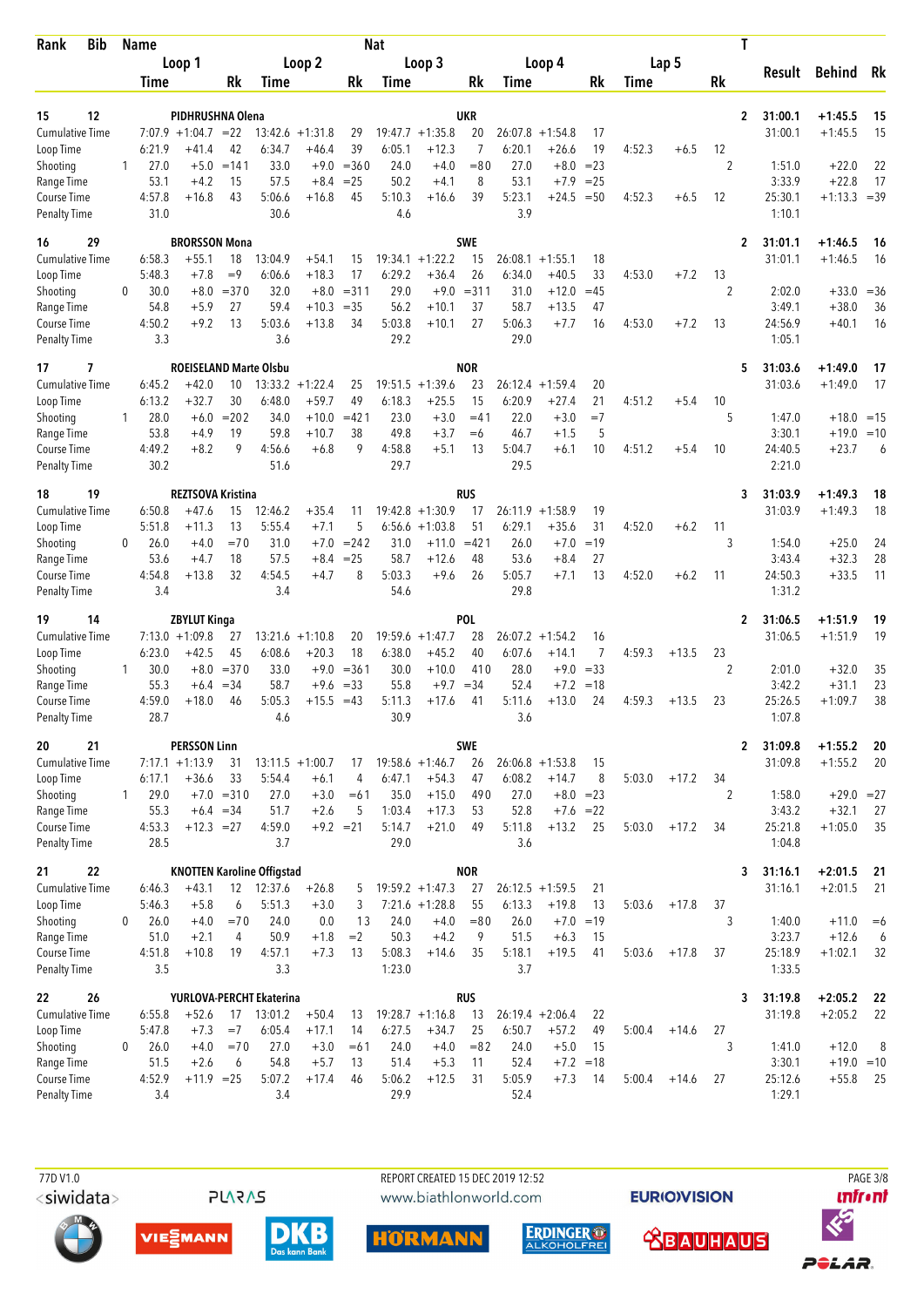| Rank                                             | Bib |                | <b>Name</b>            |                                        |                         |                           |                                |                         | <b>Nat</b>                |                                 |                      |                           |                                 |                    |        |         | Τ            |                             |                         |          |
|--------------------------------------------------|-----|----------------|------------------------|----------------------------------------|-------------------------|---------------------------|--------------------------------|-------------------------|---------------------------|---------------------------------|----------------------|---------------------------|---------------------------------|--------------------|--------|---------|--------------|-----------------------------|-------------------------|----------|
|                                                  |     |                |                        | Loop 1                                 |                         |                           | Loop 2                         |                         |                           | Loop 3                          |                      |                           | Loop 4                          |                    |        | Lap 5   |              | Result                      | Behind Rk               |          |
|                                                  |     |                | Time                   |                                        | Rk                      | Time                      |                                | Rk                      | Time                      |                                 | Rk                   | Time                      |                                 | Rk                 | Time   |         | Rk           |                             |                         |          |
| 23<br><b>Cumulative Time</b>                     | 27  |                | 7:02.3                 | <b>OEBERG Elvira</b><br>$+59.1$        | 20                      |                           | $13:55.2 + 1:44.4$             | 35                      | 20:25.6                   | $+2:13.7$                       | <b>SWE</b><br>34     |                           | $26:35.2 +2:22.2$               | 26                 |        |         | 3            | 31:25.8<br>31:25.8          | $+2:11.2$<br>$+2:11.2$  | 23<br>23 |
| Loop Time<br>Shooting<br>Range Time              |     | 0              | 5:53.3<br>33.0<br>56.8 | $+12.8$<br>$+11.0$<br>$+7.9$           | 14<br>$=492$<br>$=40$   | 6:52.9<br>31.0<br>58.7    | $+1:04.6$<br>$+7.0$<br>$+9.6$  | 51<br>$= 241$<br>$= 33$ | 6:30.4<br>36.0<br>1:00.9  | $+37.6$<br>$+16.0$<br>$+14.8$   | 29<br>$= 500$<br>51  | 6:09.6<br>29.0<br>55.3    | $+16.1$<br>$+10.0$<br>$+10.1$   | 9<br>$= 38$<br>34  | 4:50.6 | $+4.8$  | 9<br>3       | 2:09.0<br>3:51.7            | $+40.0 = 48$<br>$+40.6$ | $=43$    |
| Course Time<br><b>Penalty Time</b>               |     |                | 4:53.3<br>3.2          | $+12.3$                                | $=27$                   | 5:01.3<br>52.9            | $+11.5$                        | $=27$                   | 5:00.0<br>29.5            | $+6.3$                          | 19                   | 5:10.1<br>4.2             | $+11.5$                         | 21                 | 4:50.6 | $+4.8$  | 9            | 24:55.3<br>1:29.8           | $+38.5$                 | 13       |
| 24                                               | 35  |                |                        | <b>DAVIDOVA Marketa</b>                |                         |                           |                                |                         |                           |                                 | <b>CZE</b>           |                           |                                 |                    |        |         | 3            | 31:26.2                     | $+2:11.6$               | 24       |
| <b>Cumulative Time</b><br>Loop Time<br>Shooting  |     | 0              | 5:54.3<br>35.0         | $7:16.3 +1:13.1$<br>$+13.8$<br>$+13.0$ | 29<br>15<br>$= 530$     | 13:12.8<br>5:56.5<br>37.0 | $+1:02.0$<br>$+8.2$<br>$+13.0$ | 18<br>9<br>$= 531$      | 19:44.4<br>6:31.6<br>41.0 | $+1:32.5$<br>$+38.8$<br>$+21.0$ | 19<br>31<br>542      | 26:36.3<br>6:51.9<br>34.0 | $+2:23.3$<br>$+58.4$<br>$+15.0$ | 27<br>50<br>$= 53$ | 4:49.9 | $+4.1$  | 7<br>3       | 31:26.2<br>2:27.0           | $+2:11.6$<br>$+58.0$    | 24<br>57 |
| Range Time<br>Course Time                        |     |                | 1:01.6<br>4:48.0       | $+12.7$<br>$+7.0$                      | 54<br>7                 | 1:01.7<br>4:51.5          | $+12.6$<br>$+1.7$              | 49<br>3                 | 1:07.3<br>4:56.6          | $+21.2$<br>$+2.9$               | 56<br>$=6$           | 1:01.1<br>4:59.7          | $+15.9$<br>$+1.1$               | 53<br>3            | 4:49.9 | $+4.1$  | 7            | 4:11.7<br>24:25.7           | $+1:00.6$<br>$+8.9$     | 55<br>4  |
| <b>Penalty Time</b><br>25                        | 23  |                | 4.7                    | VITTOZZI Lisa                          |                         | 3.3                       |                                |                         | 27.7                      |                                 | <b>ITA</b>           | 51.1                      |                                 |                    |        |         | 4            | 1:26.8<br>31:28.5           | $+2:13.9$               | 25       |
| <b>Cumulative Time</b>                           |     |                | 6:44.1                 | $+40.9$                                | 9                       | 12:39.9                   | $+29.1$                        | 9                       | 19:21.9                   | $+1:10.0$                       | 10                   | 26:21.9                   | $+2:08.9$                       | 23                 |        |         |              | 31:28.5                     | $+2:13.9$               | 25       |
| Loop Time<br>Shooting                            |     | $\mathbf{0}$   | 5:43.1<br>24.0         | $+2.6$<br>$+2.0$                       | $\overline{c}$<br>$=20$ | 5:55.8<br>28.0            | $+7.5$<br>$+4.0$               | 6<br>$=122$             | 6:42.0<br>27.0            | $+49.2$<br>$+7.0$               | 44<br>$= 232$        | 7:00.0<br>27.0            | $+1:06.5$<br>$+8.0$             | 54<br>$= 23$       | 5:06.6 | $+20.8$ | 44<br>4      | 1:46.0                      | $+17.0$                 | $=11$    |
| Range Time                                       |     |                | 50.7                   | $+1.8$                                 | 3                       | 53.8                      | $+4.7$                         | 10                      | 53.9                      | $+7.8$                          | 24                   | 55.1                      | $+9.9$                          | 33                 |        |         |              | 3:33.5                      | $+22.4$                 | 16       |
| Course Time<br><b>Penalty Time</b>               |     |                | 4:49.1<br>3.3          | $+8.1$                                 | 8                       | 4:58.4<br>3.6             | $+8.6$                         | 19                      | 4:55.9<br>52.2            | $+2.2$                          | 3                    | 5:12.1<br>52.8            | $+13.5$                         | 26                 | 5:06.6 | $+20.8$ | 44           | 25:02.1<br>1:51.9           | $+45.3$                 | 22       |
| 26                                               | 33  |                |                        | <b>KRYUKO Iryna</b>                    |                         |                           |                                |                         |                           |                                 | <b>BLR</b>           |                           |                                 |                    |        |         | 2            | 31:29.7                     | $+2:15.1$               | 26       |
| <b>Cumulative Time</b><br>Loop Time              |     |                | 5:59.0                 | $7:16.0 + 1:12.8$<br>$+18.5$           | 28<br>25                | 6:03.4                    | $13:19.4 + 1:08.6$<br>$+15.1$  | 19<br>12                | 6:36.9                    | $19:56.3 + 1:44.4$<br>$+44.1$   | 25<br>39             | 6:33.9                    | $26:30.2 +2:17.2$<br>$+40.4$    | 24<br>32           | 4:59.5 | $+13.7$ | 24           | 31:29.7                     | $+2:15.1$               | 26       |
| Shooting<br>Range Time                           |     | 0              | 29.0<br>57.3           | $+7.0$<br>$+8.4$                       | $= 310$<br>44           | 34.0<br>58.3              | $+10.0$<br>$+9.2$              | $=421$<br>$=31$         | 28.0<br>54.9              | $+8.0$<br>$+8.8$                | $= 261$<br>31        | 29.0<br>55.6              | $+10.0$<br>$+10.4$              | $= 38$<br>$=35$    |        |         | 2            | 2:00.0<br>3:46.1            | $+31.0 = 32$<br>$+35.0$ | 31       |
| Course Time<br><b>Penalty Time</b>               |     |                | 4:57.2<br>4.5          | $+16.2$                                | 42                      | 5:01.7<br>3.4             | $+11.9$                        | 29                      | 5:11.7<br>30.3            | $+18.0$                         | 42                   | 5:09.1<br>29.2            | $+10.5$                         | 19                 | 4:59.5 | $+13.7$ | 24           | 25:19.2<br>1:07.4           | $+1:02.4$               | 33       |
| 27                                               | 46  |                |                        | <b>GASPARIN Selina</b>                 |                         |                           |                                |                         |                           |                                 | SUI                  |                           |                                 |                    |        |         | 3            | 31:30.0                     | $+2:15.4$               | 27       |
| <b>Cumulative Time</b><br>Loop Time              |     |                | 6:20.1                 | $7:55.1 + 1:51.9$<br>$+39.6$           | 46<br>36                | 13:54.2<br>5:59.1         | $+1:43.4$<br>$+10.8$           | 34<br>11                | 5:56.4                    | $19:50.6 + 1:38.7$<br>$+3.6$    | 22<br>$\overline{2}$ | 26:44.2<br>6:53.6         | $+2:31.2$<br>$+1:00.1$          | 28<br>51           | 4:45.8 | 0.0     | 1            | 31:30.0                     | $+2:15.4$               | 27       |
| Shooting                                         |     | 1              | 25.0                   | $+3.0$                                 | $=$ 50                  | 31.0                      | $+7.0$                         | $= 240$                 | 28.0                      |                                 | $+8.0 = 262$         | 33.0                      | $+14.0$                         | $=49$              |        |         | 3            | 1:57.0                      | $+28.0$                 | 26       |
| Range Time<br>Course Time<br><b>Penalty Time</b> |     |                | 52.8<br>4:58.0<br>29.3 | $+3.9$<br>$+17.0$                      | $=11$<br>44             | 58.3<br>4:57.2<br>3.6     | $+9.2$<br>$+7.4$               | $=31$<br>14             | 53.4<br>4:58.7<br>4.3     | $+7.3$<br>$+5.0 = 11$           | 22                   | 59.0<br>5:04.8<br>49.8    | $+13.8$<br>$+6.2$               | 48<br>11           | 4:45.8 | 0.0     | 1            | 3:43.5<br>24:44.5<br>1:27.0 | $+32.4$<br>$+27.7$      | 29<br>9  |
| 28                                               | 36  |                |                        | <b>BENDIKA Baiba</b>                   |                         |                           |                                |                         |                           |                                 | LAT                  |                           |                                 |                    |        |         | $\mathbf{2}$ | 31:30.2                     | $+2:15.6$               | -28      |
| Cumulative Time                                  |     |                |                        | $7:17.6 +1:14.4$                       | 32                      |                           | $13:46.6 + 1:35.8$             | 30                      |                           | $19:54.8 + 1:42.9$              | 24                   |                           | $26:34.8 + 2:21.8$              | 25                 |        |         |              | 31:30.2                     | $+2:15.6$               | 28       |
| Loop Time<br>Shooting                            |     | 0              | 5:55.6<br>28.0         | $+15.1$                                | 18<br>$+6.0 = 201$      | 6:29.0<br>32.0            | $+40.7$                        | 35<br>$+8.0 = 310$      | 6:08.2<br>29.0            | $+15.4$                         | 8<br>$+9.0 = 311$    | 6:40.0<br>31.0            | $+46.5$<br>$+12.0 = 45$         | 37                 | 4:55.4 | $+9.6$  | 15<br>2      | 2:00.0                      | $+31.0 = 32$            |          |
| Range Time                                       |     |                | 55.5                   | $+6.6$                                 | 37                      | 55.5                      | $+6.4$                         | 18                      | 55.8                      | $+9.7 = 34$                     |                      | 56.2                      | $+11.0 = 38$                    |                    |        |         |              | 3:43.0                      | $+31.9$                 | 26       |
| Course Time<br><b>Penalty Time</b>               |     |                | 4:56.0<br>4.1          | $+15.0 = 36$                           |                         | 5:01.3<br>32.2            | $+11.5 = 27$                   |                         | 5:07.9<br>4.5             | $+14.2 = 32$                    |                      | 5:13.5<br>30.3            | $+14.9 = 29$                    |                    | 4:55.4 | $+9.6$  | 15           | 25:14.1<br>1:11.1           | $+57.3$                 | 28       |
| 29                                               | 20  |                |                        | <b>HAECKI Lena</b>                     |                         |                           |                                |                         |                           |                                 | SUI                  |                           |                                 |                    |        |         | 6            | 31:36.7                     | $+2:22.1$               | 29       |
| <b>Cumulative Time</b>                           |     |                |                        | $7:33.7 +1:30.5$                       | 37                      |                           | $13:50.2 + 1:39.4$             | 32                      |                           | $20:25.0 + 2:13.1$              | 33                   |                           | $26:49.6 + 2:36.6$              | 30                 |        |         |              | 31:36.7                     | $+2:22.1$               | 29       |
| Loop Time<br>Shooting                            |     | $\overline{2}$ | 6:34.7<br>28.0         | $+54.2$                                | 50<br>$+6.0 = 201$      | 6:16.5<br>25.0            | $+28.2$<br>$+1.0$              | 22<br>22                | 6:34.8<br>23.0            | $+42.0 = 34$<br>$+3.0$          | $=41$                | 6:24.6<br>23.0            | $+31.1$<br>$+4.0 = 10$          | 25                 | 4:47.1 | $+1.3$  | 2<br>6       | 1:39.0                      | $+10.0$                 | 5        |
| Range Time                                       |     |                | 52.9                   | $+4.0$                                 | 13                      | 49.1                      | 0.0                            | $\mathbf{1}$            | 47.7                      | $+1.6$                          | $\overline{2}$       | 46.0                      | $+0.8$                          | 3                  |        |         |              | 3:15.7                      | $+4.6$                  | 2        |
| Course Time<br><b>Penalty Time</b>               |     |                | 4:49.7<br>52.1         | $+8.7$                                 | 10                      | 4:58.1<br>29.3            | $+8.3$                         | 17                      | 4:56.4<br>50.7            | $+2.7$                          | 5                    | 5:10.2<br>28.4            | $+11.6$                         | 22                 | 4:47.1 | $+1.3$  | 2            | 24:41.5<br>2:40.5           | $+24.7$                 | 8        |
| 30                                               | 6   |                |                        | <b>CHARVATOVA Lucie</b>                |                         |                           |                                |                         |                           |                                 | <b>CZE</b>           |                           |                                 |                    |        |         | 6            | 31:44.7                     | $+2:30.1$               | 30       |
| <b>Cumulative Time</b><br>Loop Time              |     |                | 6:37.5                 | $7:06.5 +1:03.3$<br>$+57.0$            | 21<br>52                | 6:25.0                    | $13:31.5 +1:20.7$<br>$+36.7$   | 23<br>31                | 6:44.1                    | $20:15.6 + 2:03.7$<br>$+51.3$   | 29<br>45             | 6:34.7                    | $26:50.3 + 2:37.3$<br>$+41.2$   | 31<br>34           | 4:54.4 | $+8.6$  | 14           | 31:44.7                     | $+2:30.1$               | 30       |
| Shooting<br>Range Time                           |     | 2              | 28.0<br>54.0           | $+6.0$<br>$+5.1$                       | $= 201$<br>21           | 31.0<br>55.3              | $+7.0$<br>$+6.2$               | $= 242$<br>14           | 24.0<br>52.4              | $+4.0$<br>$+6.3$                | $= 81$<br>16         | 26.0<br>51.6              | $+7.0$<br>$+6.4$                | $=19$<br>16        |        |         | 6            | 1:49.0<br>3:33.3            | $+20.0$<br>$+22.2$      | 21<br>15 |
| Course Time<br><b>Penalty Time</b>               |     |                | 4:50.3<br>53.2         | $+9.3$                                 | 14                      | 5:00.2<br>29.5            | $+10.4$                        | 25                      | 4:58.5<br>53.2            | $+4.8$                          | 9                    | 5:14.0<br>29.1            | $+15.4$                         | 32                 | 4:54.4 | $+8.6$  | 14           | 24:57.4<br>2:45.0           | $+40.6 = 18$            |          |

77D V1.0 <siwidata>

**PLARAS** 

VIESMANN

REPORT CREATED 15 DEC 2019 12:52 www.biathlonworld.com



**EURIOVISION** 





**PAGE 4/8** 

*<u><u>Infront</u>*</u>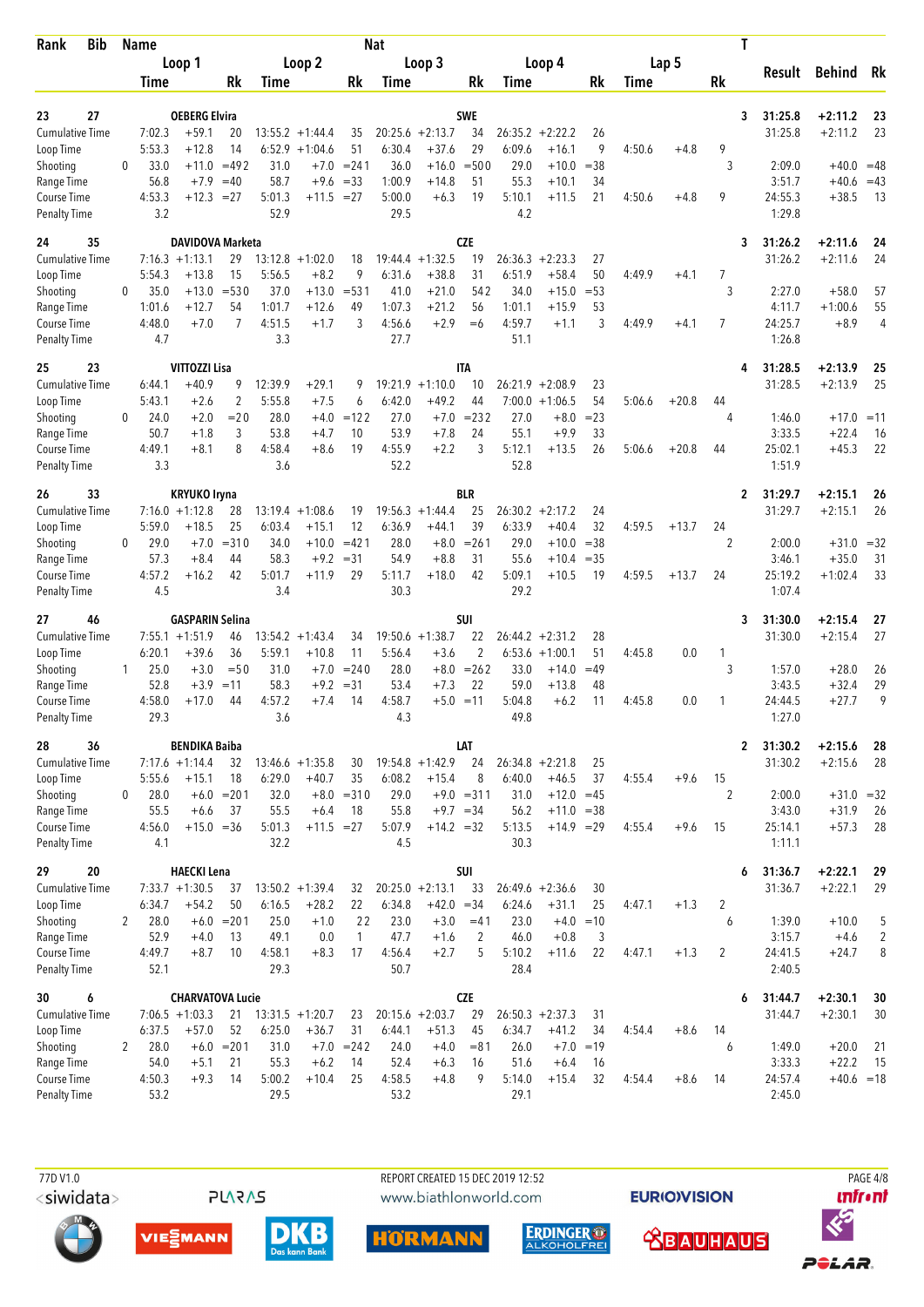| <b>Bib</b><br>Rank                  |              | <b>Name</b>      |                              |                  |                  |                               |                 | <b>Nat</b>     |                               |                   |                  |                                        |                 |        |              | Τ              |                         |                              |             |
|-------------------------------------|--------------|------------------|------------------------------|------------------|------------------|-------------------------------|-----------------|----------------|-------------------------------|-------------------|------------------|----------------------------------------|-----------------|--------|--------------|----------------|-------------------------|------------------------------|-------------|
|                                     |              |                  | Loop 1                       |                  |                  | Loop 2                        |                 |                | Loop 3                        |                   |                  | Loop 4                                 |                 |        | Lap 5        |                | Result                  | Behind                       | Rk          |
|                                     |              | Time             |                              | Rk               | Time             |                               | Rk              | Time           |                               | Rk                | Time             |                                        | Rk              | Time   |              | Rk             |                         |                              |             |
| 17<br>31                            |              |                  | JISLOVA Jessica              |                  |                  |                               |                 |                |                               | <b>CZE</b>        |                  |                                        |                 |        |              |                | $\mathbf{2}$<br>31:48.1 | $+2:33.5$                    | 31          |
| <b>Cumulative Time</b>              |              | 6:52.7           | $+49.5$                      | 16               |                  | $14:03.7 +1:52.9$             | 37              |                | $20:21.9 + 2:10.0$            | 32                |                  | $26:46.2 + 2:33.2$                     | 29              |        |              |                | 31:48.1                 | $+2:33.5$                    | 31          |
| Loop Time                           |              | 5:59.7           | $+19.2$                      | 26               | 7:11.0           | $+1:22.7$                     | 55              | 6:18.2         | $+25.4$                       | 14                | 6:24.3           | $+30.8$                                | 24              | 5:01.9 | $+16.1$      | 29             |                         |                              |             |
| Shooting                            | 0            | 37.0             | $+15.0$                      | 562              | 42.0             | $+18.0$                       | 560             | 29.0           | $+9.0$                        | $= 310$           | 33.0             | $+14.0$                                | $=49$           |        |              | 2              | 2:21.0                  | $+52.0$                      | 52          |
| Range Time<br>Course Time           |              | 1:03.4<br>4:52.9 | $+14.5$<br>$+11.9$ = 25      | 55               | 1:10.9<br>5:05.0 | $+21.8$<br>$+15.2$            | 57<br>$=41$     | 56.8<br>5:17.6 | $+10.7$<br>$+23.9$            | $=40$<br>54       | 1:01.8<br>5:18.4 | $+16.6$<br>$+19.8$                     | 54<br>42        | 5:01.9 | $+16.1$      | 29             | 4:12.9<br>25:35.8       | $+1:01.8$<br>$+1:19.0$       | 56<br>44    |
| <b>Penalty Time</b>                 |              | 3.4              |                              |                  | 55.1             |                               |                 | 3.8            |                               |                   | 4.1              |                                        |                 |        |              |                | 1:06.4                  |                              |             |
| 32<br>16                            |              |                  | <b>ZUK Kamila</b>            |                  |                  |                               |                 |                |                               | POL               |                  |                                        |                 |        |              | 4              | 32:02.9                 | $+2:48.3$                    | 32          |
| <b>Cumulative Time</b>              |              | 6:50.1           | +46.9                        | 14               |                  | $13:47.2 + 1:36.4$            | 31              |                | $20:19.7 + 2:07.8$            | 31                |                  | $27:02.6 + 2:49.6$                     | 33              |        |              |                | 32:02.9                 | $+2:48.3$                    | 32          |
| Loop Time                           |              | 5:58.1           | +17.6                        | 24               |                  | $6:57.1 + 1:08.8$             | 54              | 6:32.5         | $+39.7$                       | 32                | 6:42.9           | $+49.4$                                | 38              | 5:00.3 | $+14.5$      | 26             |                         |                              |             |
| Shooting                            | 0            | 31.0<br>58.5     | $+9.0$<br>$+9.6$             | 452<br>$=48$     | 37.0<br>1:03.6   | $+13.0$<br>$+14.5$            | $= 531$<br>53   | 29.0<br>54.6   | $+9.0$<br>$+8.5$              | $= 311$<br>30     | 27.0<br>54.2     | $+8.0$<br>$+9.0$                       | $= 23$<br>29    |        |              | 4              | 2:04.0<br>3:50.9        | $+35.0$<br>$+39.8$           | 41<br>41    |
| Range Time<br>Course Time           |              | 4:56.1           | $+15.1$                      | 38               | 4:57.3           | $+7.5$                        | 15              | 5:02.5         | $+8.8$                        | 25                | 5:16.5           | $+17.9$                                | 39              | 5:00.3 | $+14.5$      | 26             | 25:12.7                 | $+55.9$                      | 26          |
| <b>Penalty Time</b>                 |              | 3.5              |                              |                  | 56.2             |                               |                 | 35.4           |                               |                   | 32.2             |                                        |                 |        |              |                | 2:07.3                  |                              |             |
| 50<br>33                            |              |                  | <b>HILDEBRAND Franziska</b>  |                  |                  |                               |                 |                |                               | GER               |                  |                                        |                 |        |              | 1              | 32:07.5                 | $+2:52.9$                    | 33          |
| <b>Cumulative Time</b>              |              |                  | $7:50.0 + 1:46.8$            | 44               | 14:27.0          | $+2:16.2$                     | 46              | 20:37.0        | $+2:25.1$                     | 36                | 26:57.5          | $+2:44.5$                              | 32              |        |              |                | 32:07.5                 | $+2:52.9$                    | 33          |
| Loop Time                           |              | 6:03.0           | $+22.5$                      | 27               | 6:37.0           | $+48.7$                       | 43              | 6:10.0         | $+17.2$                       | 9                 | 6:20.5           | $+27.0$                                | 20              | 5:10.0 | $+24.2$      | 50             |                         |                              |             |
| Shooting<br>Range Time              | $\mathbf{0}$ | 29.0<br>56.8     | $+7.0$<br>$+7.9$             | $= 311$<br>$=40$ | 33.0<br>1:03.5   | $+9.0$<br>$+14.4$             | $= 360$<br>52   | 27.0<br>55.8   | $+7.0$<br>$+9.7$              | $= 230$<br>$=34$  | 27.0<br>55.6     | $+8.0$<br>$+10.4$                      | $= 23$<br>$=35$ |        |              | 1              | 1:56.0<br>3:51.7        | $+27.0$<br>$+40.6$           | 25<br>$=43$ |
| Course Time                         |              | 5:02.8           | $+21.8$                      | 53               | 5:04.2           | $+14.4$                       | 39              | 5:10.6         | $+16.9$                       | 40                | 5:20.8           | $+22.2$                                | 47              | 5:10.0 | $+24.2$      | 50             | 25:48.4                 | $+1:31.6$                    | 46          |
| <b>Penalty Time</b>                 |              | 3.4              |                              |                  | 29.3             |                               |                 | 3.6            |                               |                   | 4.1              |                                        |                 |        |              |                | 40.4                    |                              |             |
| 24<br>34                            |              |                  | <b>INNERHOFER Katharina</b>  |                  |                  |                               |                 |                |                               | AUT               |                  |                                        |                 |        |              | 5              | 32:11.1                 | $+2:56.5$                    | 34          |
| <b>Cumulative Time</b>              |              | 6:49.3           | $+46.1$                      | 13               | 12:45.6          | $+34.8$                       | 10              |                | $19:15.6 + 1:03.7$            | 9                 |                  | $27:08.3 + 2:55.3$                     | 35              |        |              |                | 32:11.1                 | $+2:56.5$                    | 34          |
| Loop Time                           |              | 5:48.3           | $+7.8$                       | $=9$             | 5:56.3           | $+8.0$                        | 8               | 6:30.0         | $+37.2$                       | 27                |                  | $7:52.7 +1:59.2$                       | 57              | 5:02.8 | $+17.0$      | 32             |                         |                              |             |
| Shooting<br>Range Time              | 0            | 28.0<br>53.5     | $+6.0$<br>$+4.6$             | $= 200$<br>17    | 29.0<br>55.4     | $+5.0$<br>$+6.3$              | $=161$<br>$=15$ | 28.0<br>56.3   | $+8.0$<br>$+10.2$             | $= 264$<br>38     | 38.0<br>1:04.7   | $+19.0$<br>$+19.5$                     | 55<br>55        |        |              | 5              | 2:03.0<br>3:49.9        | $+34.0 = 39$<br>$+38.8 = 38$ |             |
| Course Time                         |              | 4:51.6           | $+10.6$                      | 18               | 4:57.5           | $+7.7$                        | 16              | 5:05.5         | $+11.8$                       | 29                | 5:07.8           | $+9.2$                                 | 18              | 5:02.8 | $+17.0$      | 32             | 25:05.2                 | $+48.4$                      | 24          |
| <b>Penalty Time</b>                 |              | 3.2              |                              |                  | 3.4              |                               |                 | 28.2           |                               |                   | 1:40.2           |                                        |                 |        |              |                | 2:15.0                  |                              |             |
| 52<br>35                            |              |                  | <b>SEMERENKO Vita</b>        |                  |                  |                               |                 |                |                               | UKR               |                  |                                        |                 |        |              | 2              | 32:15.1                 | $+3:00.5$                    | 35          |
| <b>Cumulative Time</b>              |              |                  | $7:47.3 +1:44.1$             | $=41$            | 13:52.6          | $+1:41.8$                     | 33              |                | $20:27.4 +2:15.5$             | 35                | 27:11.4          | $+2:58.4$                              | 36              |        |              |                | 32:15.1                 | $+3:00.5$                    | 35          |
| Loop Time<br>Shooting               | 0            | 5:55.3<br>26.0   | $+14.8$<br>$+4.0$            | 17<br>$=70$      | 6:05.3<br>29.0   | $+17.0$<br>$+5.0$             | 13<br>$=161$    | 6:34.8<br>28.0 | $+42.0$<br>$+8.0$             | $= 34$<br>$= 261$ | 6:44.0<br>23.0   | $+50.5$<br>$+4.0$                      | 39<br>$=10$     | 5:03.7 | $+17.9$      | 38<br>2        | 1:46.0                  | $+17.0 = 11$                 |             |
| Range Time                          |              | 51.9             | $+3.0$                       | 10               | 56.6             | $+7.5$                        | 21              | 53.0           | $+6.9$                        | 17                | 50.3             | $+5.1$                                 | 11              |        |              |                | 3:31.8                  | $+20.7$                      | 12          |
| Course Time                         |              | 4:59.9           | $+18.9$                      | 49               | 5:04.7           | $+14.9$                       | 40              | 5:09.2         | $+15.5$                       | 37                | 5:19.8           | $+21.2$                                | 44              | 5:03.7 | $+17.9$      | 38             | 25:37.3                 | $+1:20.5$                    | 45          |
| <b>Penalty Time</b>                 |              | 3.5              |                              |                  | 4.0              |                               |                 | 32.6           |                               |                   | 33.9             |                                        |                 |        |              |                | 1:14.0                  |                              |             |
| 36<br>60                            |              |                  | <b>VORONINA Tamara</b>       |                  |                  |                               |                 |                |                               | <b>RUS</b>        |                  |                                        |                 |        |              |                | 0<br>32:17.3            | $+3:02.7$                    | 36          |
| <b>Cumulative Time</b><br>Loop Time |              | 5:54.4           | $8:05.4 +2:02.2$<br>$+13.9$  | 52<br>16         | 6:17.3           | $14:22.7 + 2:11.9$<br>$+29.0$ | 43<br>23        | 6:16.9         | $20:39.6 + 2:27.7$<br>$+24.1$ | 37<br>13          | 6:24.7           | $27:04.3 + 2:51.3$<br>$+31.2$          | 34<br>26        | 5:13.0 | $+27.2$      | 53             | 32:17.3                 | $+3:02.7$                    | 36          |
| Shooting                            | 0            | 27.0             |                              | $+5.0 = 140$     | 36.0             |                               | $+12.0 = 500$   | 29.0           |                               | $+9.0 = 310$      | 31.0             | $+12.0$                                | $=45$           |        |              | $\mathbf{0}$   | 2:03.0                  | $+34.0 = 39$                 |             |
| Range Time                          |              | 51.7             | $+2.8$                       | $= 8$            | 1:01.8           | $+12.7$                       | 50              | 57.6           | $+11.5 = 44$                  |                   | 56.6             | $+11.4$                                | 41              |        |              |                | 3:47.7                  | $+36.6$                      | 35          |
| Course Time                         |              | 4:59.4           | $+18.4$                      | 48               | 5:12.2           | $+22.4$                       | 48              | 5:15.8         | $+22.1$                       | 52                | 5:24.1           | $+25.5$                                | 53              | 5:13.0 | $+27.2$      | 53             | 26:04.5                 | $+1:47.7$                    | 52          |
| <b>Penalty Time</b>                 |              | 3.3              |                              |                  | 3.3              |                               |                 | 3.5            |                               |                   | 4.0              |                                        |                 |        |              |                | 14.1                    |                              |             |
| 58<br>37                            |              |                  | <b>LUNDER Emma</b>           |                  |                  |                               |                 |                |                               | <b>CAN</b>        |                  |                                        |                 |        |              |                | $\mathbf{2}$<br>32:23.6 | $+3:09.0$                    | 37          |
| <b>Cumulative Time</b><br>Loop Time |              | 6:30.6           | $8:32.6 + 2:29.4$<br>$+50.1$ | 55<br>47         | 6:10.7           | $14:43.3 + 2:32.5$<br>$+22.4$ | 50<br>20        | 6:30.1         | $21:13.4 + 3:01.5$<br>$+37.3$ | 49<br>28          | 6:07.1           | $27:20.5 + 3:07.5$<br>$+13.6$          | 37<br>6         | 5:03.1 | $+17.3 = 35$ |                | 32:23.6                 | $+3:09.0$                    | 37          |
| Shooting                            | $\mathbf{1}$ | 27.0             |                              | $+5.0 = 140$     | 29.0             |                               | $+5.0 = 161$    | 25.0           | $+5.0$                        | $=140$            | 21.0             | $+2.0$                                 | $=4$            |        |              | $\overline{2}$ | 1:42.0                  | $+13.0$                      | $=9$        |
| Range Time                          |              | 52.8             | $+3.9 = 11$                  |                  | 53.1             | $+4.0$                        | 9               | 51.5           | $+5.4$                        | 12                | 48.5             | $+3.3$                                 | $=7$            |        |              |                | 3:25.9                  | $+14.8$                      | 8           |
| Course Time                         |              | 5:07.0           | $+26.0$                      | 57               | 5:14.1           | $+24.3$                       | 50              | 5:09.1         | $+15.4$                       | 36                | 5:15.2           | $+16.6$                                | 34              | 5:03.1 | $+17.3 = 35$ |                | 25:48.5                 | $+1:31.7$                    | 47          |
| <b>Penalty Time</b>                 |              | 30.8             |                              |                  | 3.5              |                               |                 | 29.5           |                               |                   | 3.4              |                                        |                 |        |              |                | 1:07.2                  |                              |             |
| 15<br>38                            |              |                  | <b>COLOMBO Caroline</b>      |                  |                  |                               |                 |                |                               | <b>FRA</b>        |                  |                                        |                 |        |              |                | 5<br>32:23.9            | $+3:09.3$                    | 38          |
| <b>Cumulative Time</b><br>Loop Time |              | 6:20.7           | $7:10.7 +1:07.5$<br>$+40.2$  | 26<br>39         | 6:29.9           | $13:40.6 + 1:29.8$<br>$+41.6$ | 27<br>36        | 6:38.3         | $20:18.9 + 2:07.0$<br>$+45.5$ | 30<br>41          |                  | $27:20.8 + 3:07.8$<br>$7:01.9 +1:08.4$ | 38<br>56        | 5:03.1 | $+17.3 = 35$ |                | 32:23.9                 | $+3:09.3$                    | 38          |
| Shooting                            | $\mathbf{1}$ | 28.0             |                              | $+6.0 = 201$     | 34.0             |                               | $+10.0 = 421$   | 55.0           | $+35.0$                       | 572               | 25.0             |                                        | $+6.0 = 16$     |        |              | 5              | 2:22.0                  | $+53.0 = 53$                 |             |
| Range Time                          |              | 55.1             | $+6.2$                       | 32               | 1:00.2           | $+11.1$                       | 39              | 1:38.1         | $+52.0$                       | 57                | 52.4             |                                        | $+7.2 = 18$     |        |              |                | 4:25.8                  | $+1:14.7$                    | 57          |
| Course Time                         |              | 4:55.0           | $+14.0$                      | 33               | 4:58.2           | $+8.4$                        | 18              | 5:07.9         | $+14.2 = 32$                  |                   | 5:12.2           | $+13.6$                                | 27              | 5:03.1 | $+17.3 = 35$ |                | 25:16.4                 | $+59.6$                      | 30          |
| <b>Penalty Time</b>                 |              | 30.6             |                              |                  | 31.5             |                               |                 | $-15:95.2$     |                               |                   | 57.3             |                                        |                 |        |              |                | $-14:52.4$              |                              |             |

<siwidata>

**PLARAS** 

 77D V1.0 REPORT CREATED 15 DEC 2019 12:52 PAGE 5/8www.biathlonworld.com

**EURIOVISION** 













POLAR.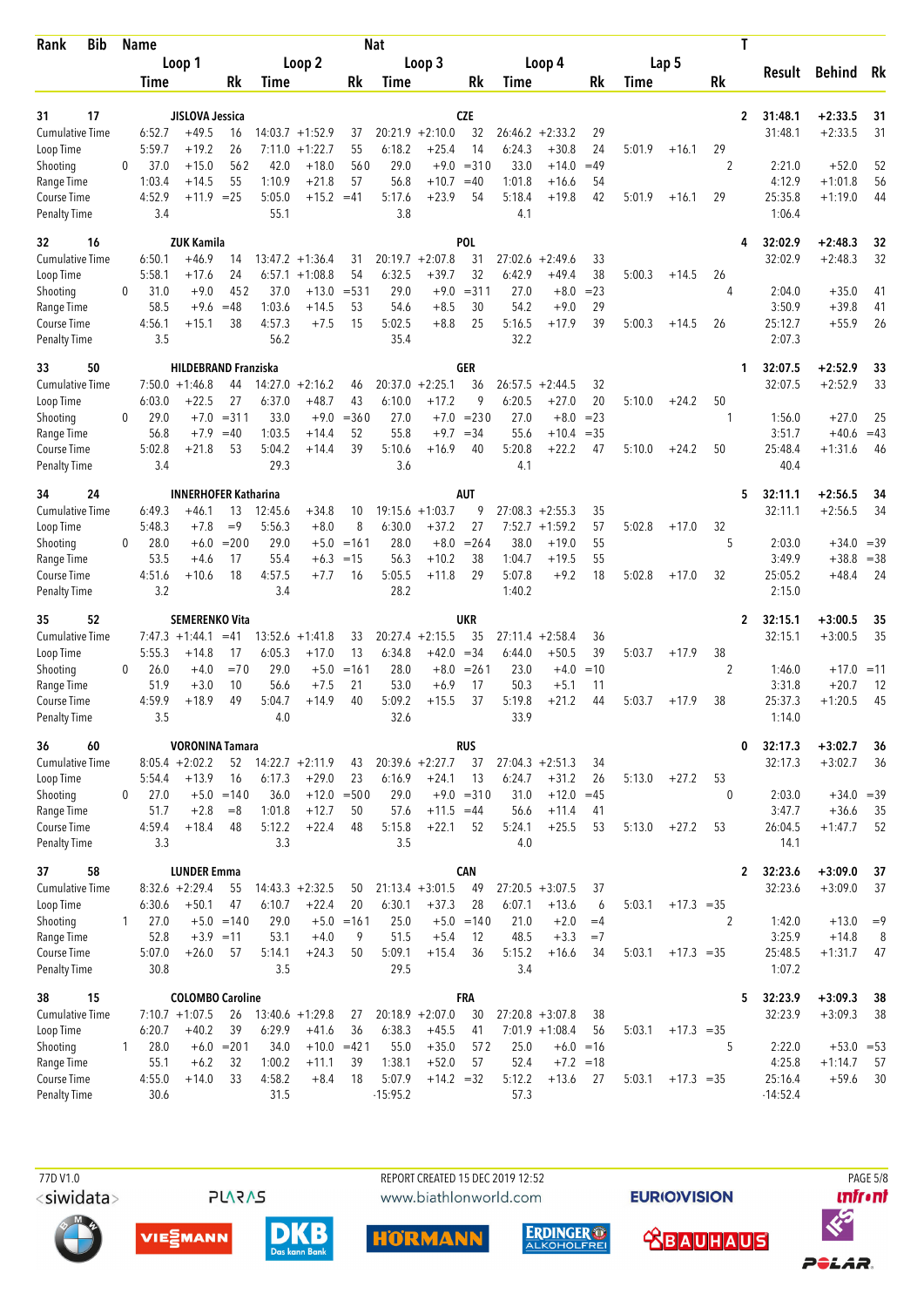| Bib<br>Rank                         |              | <b>Name</b>    |                                      |              |                |                                 |               | <b>Nat</b>        |                               |                  |                   |                               |                      |             |         | Τ            |                    |                        |              |
|-------------------------------------|--------------|----------------|--------------------------------------|--------------|----------------|---------------------------------|---------------|-------------------|-------------------------------|------------------|-------------------|-------------------------------|----------------------|-------------|---------|--------------|--------------------|------------------------|--------------|
|                                     |              |                | Loop 1                               |              |                | Loop 2                          |               |                   | Loop 3                        |                  |                   | Loop 4                        |                      |             | Lap 5   |              | Result             | <b>Behind</b>          | Rk           |
|                                     |              | Time           |                                      | Rk           | Time           |                                 | Rk            | Time              |                               | Rk               | Time              |                               | Rk                   | <b>Time</b> |         | Rk           |                    |                        |              |
| 39<br>11                            |              |                | <b>HAUSER Lisa Theresa</b>           |              |                |                                 |               |                   |                               | AUT              |                   |                               |                      |             |         | 5            | 32:30.0            | $+3:15.4$              | 39           |
| <b>Cumulative Time</b>              |              |                | $7:07.9 +1:04.7 = 22$                |              | 13:34.9        | $+1:24.1$                       | 26            |                   | $21:12.5 + 3:00.6$            | 47               | 27:22.4           | $+3:09.4$                     | 39                   |             |         |              | 32:30.0            | $+3:15.4$              | 39           |
| Loop Time                           |              | 6:22.9         | $+42.4$                              | 44           | 6:27.0         | $+38.7$                         | 33            | 7:37.6            | $+1:44.8$                     | 56               | 6:09.9            | $+16.4$                       | 10                   | 5:07.6      | $+21.8$ | 47           |                    |                        |              |
| Shooting                            | 1            | 27.0           | $+5.0$                               | $=141$       | 28.0           | $+4.0$                          | $=123$        | 48.0              | $+28.0$                       | $= 550$          | 23.0              | $+4.0$                        | $=10$                |             |         | 5            | 2:06.0             | $+37.0$                | $=43$        |
| Range Time                          |              | 55.8           | $+6.9$                               | 38<br>39     | 55.4           | $+6.3$                          | $=15$         | 1:05.4            | $+19.3$                       | 55<br>45         | 50.8              | $+5.6$                        | 12<br>36             |             |         | 47           | 3:47.4             | $+36.3$                | 34           |
| Course Time<br><b>Penalty Time</b>  |              | 4:56.7<br>30.4 | $+15.7$                              |              | 5:02.1<br>29.5 | $+12.3$                         | 30            | 5:13.1<br>1:19.1  | $+19.4$                       |                  | 5:15.4<br>3.7     | $+16.8$                       |                      | 5:07.6      | $+21.8$ |              | 25:34.9<br>2:22.7  | $+1:18.1$              | 43           |
| 28<br>40                            |              |                | <b>GONTIER Nicole</b>                |              |                |                                 |               |                   |                               | <b>ITA</b>       |                   |                               |                      |             |         | 4            | 32:33.0            | $+3:18.4$              | 40           |
| Cumulative Time                     |              |                | $7:29.0 +1:25.8$                     | 35           | 14:04.2        | $+1:53.4$                       | 38            | 20:40.7           | $+2:28.8$                     | 38               | 27:26.5           | $+3:13.5$                     | 40                   |             |         |              | 32:33.0            | $+3:18.4$              | 40           |
| Loop Time<br>Shooting               | 1            | 6:20.0<br>33.0 | $+39.5$<br>$+11.0$                   | 35<br>$=491$ | 6:35.2<br>36.0 | $+46.9$<br>$+12.0$              | 41<br>$=$ 501 | 6:36.5<br>28.0    | $+43.7$<br>$+8.0$             | 38<br>$= 261$    | 6:45.8<br>29.0    | $+52.3$<br>$+10.0$            | 40<br>$=38$          | 5:06.5      | $+20.7$ | 43<br>4      | 2:06.0             | $+37.0 = 43$           |              |
| Range Time                          |              | 57.9           | $+9.0$                               | 45           | 1:00.5         | $+11.4$                         | 40            | 53.2              | $+7.1$                        | $=19$            | 57.7              | $+12.5$                       | $=44$                |             |         |              | 3:49.3             | $+38.2$                | 37           |
| Course Time                         |              | 4:52.6         | $+11.6$                              | 24           | 5:03.9         | $+14.1 = 36$                    |               | 5:11.8            | $+18.1$                       | 43               | 5:17.8            | $+19.2$                       | 40                   | 5:06.5      | $+20.7$ | 43           | 25:32.6            | $+1:15.8$              | 42           |
| <b>Penalty Time</b>                 |              | 29.5           |                                      |              | 30.8           |                                 |               | 31.5              |                               |                  | 30.3              |                               |                      |             |         |              | 2:02.1             |                        |              |
| 41<br>41                            |              |                | <b>HERRMANN Denise</b>               |              |                |                                 |               |                   |                               | GER              |                   |                               |                      |             |         | 7            | 32:40.9            | $+3:26.3$              | 41           |
| <b>Cumulative Time</b><br>Loop Time |              | 6:32.3         | $8:00.3 +1:57.1$<br>$+51.8$          | 49<br>48     | 6:45.3         | $14:45.6 + 2:34.8$<br>$+57.0$   | 52<br>47      | 21:06.6<br>6:21.0 | $+2:54.7$<br>$+28.2$          | 44<br>19         | 27:53.1<br>6:46.5 | $+3:40.1$<br>$+53.0$          | 48<br>$=43$          | 4:47.8      | $+2.0$  | 4            | 32:40.9            | $+3:26.3$              | 41           |
| Shooting                            | 2            | 33.0           | $+11.0$                              | $=492$       | 39.0           | $+15.0$                         | 551           | 26.0              | $+6.0$                        | $=172$           | 27.0              | $+8.0$                        | $= 23$               |             |         | 7            | 2:05.0             | $+36.0$                | 42           |
| Range Time                          |              | 58.9           | $+10.0$                              | 50           | 1:03.7         | $+14.6$                         | 54            | 54.2              | $+8.1$                        | $= 25$           | 54.6              | $+9.4$                        | 30                   |             |         |              | 3:51.4             | $+40.3$                | 42           |
| Course Time<br>Penalty Time         |              | 4:41.0<br>52.4 | 0.0                                  | $\mathbf{1}$ | 4:49.8<br>51.8 | 0.0                             | $\mathbf{1}$  | 4:58.6<br>28.2    | $+4.9$                        | 10               | 4:59.6<br>52.3    | $+1.0$                        | $\overline{2}$       | 4:47.8      | $+2.0$  | 4            | 24:16.8<br>3:04.7  | 0.0                    | 1            |
| 48<br>42                            |              |                | <b>HOEGBERG Elisabeth</b>            |              |                |                                 |               |                   |                               | <b>SWE</b>       |                   |                               |                      |             |         | 5            | 32:43.3            | $+3:28.7$              | 42           |
| <b>Cumulative Time</b>              |              |                | $7:56.3 +1:53.1$                     | 48           |                | $14:22.8 + 2:12.0$              | 44            | 21:07.8           | $+2:55.9$                     | 46               |                   | $27:34.6 + 3:21.6$            | 41                   |             |         |              | 32:43.3            | $+3:28.7$              | 42           |
| Loop Time                           |              | 6:15.3         | $+34.8$                              | $=31$        | 6:26.5         | $+38.2$                         | 32            | 6:45.0            | $+52.2$                       | 46               | 6:26.8            | $+33.3$                       | 28                   | 5:08.7      | $+22.9$ | 49           |                    |                        |              |
| Shooting                            | 1            | 30.0           | $+8.0$                               | $=$ 371      | 30.0           | $+6.0$                          | $= 202$       | 24.0              | $+4.0$                        | $= 81$           | 23.0              | $+4.0$                        | $=10$                |             |         | 5            | 1:47.0             | $+18.0 = 15$           |              |
| Range Time<br>Course Time           |              | 55.2<br>4:51.2 | $+6.3$<br>$+10.2$                    | 33<br>16     | 57.7<br>4:58.8 | $+8.6$<br>$+9.0$                | 29<br>20      | 53.2<br>4:59.0    | $+7.1$<br>$+5.3$              | $=19$<br>14      | 52.2<br>5:03.5    | $+7.0$<br>$+4.9$              | 17<br>$\overline{7}$ | 5:08.7      | $+22.9$ | 49           | 3:38.3<br>25:01.2  | $+27.2$<br>$+44.4$     | 21<br>21     |
| <b>Penalty Time</b>                 |              | 28.9           |                                      |              | 30.0           |                                 |               | 52.8              |                               |                  | 31.1              |                               |                      |             |         |              | 2:22.8             |                        |              |
| 44<br>43                            |              |                | <b>TANG Jialin</b>                   |              |                |                                 |               |                   |                               | CHN              |                   |                               |                      |             |         | 4            | 32:50.5            | +3:35.9                | 43           |
| <b>Cumulative Time</b>              |              |                | $7:47.3 + 1:44.1$                    | $=41$        | 14:19.7        | $+2:08.9$                       | 41            |                   | $20:56.1 + 2:44.2$            | 41               | 27:42.0           | $+3:29.0$                     | 43                   |             |         |              | 32:50.5            | $+3:35.9$              | 43           |
| Loop Time                           |              | 6:15.3         | $+34.8$                              | $=31$        | 6:32.4         | $+44.1$                         | 38            | 6:36.4            | $+43.6$                       | 37               | 6:45.9            | $+52.4$                       | $=41$                | 5:08.5      | $+22.7$ | 48<br>4      |                    |                        |              |
| Shooting<br>Range Time              | 1            | 26.0<br>53.0   | $+4.0$<br>$+4.1$                     | $= 71$<br>14 | 30.0<br>57.4   | $+6.0$<br>$+8.3$                | $= 201$<br>24 | 48.0<br>54.4      | $+28.0$<br>$+8.3$             | $= 551$<br>28    | 28.0<br>57.6      | $+9.0$<br>$+12.4$             | $= 33$<br>43         |             |         |              | 2:12.0<br>3:42.4   | $+43.0$<br>$+31.3$     | 50<br>$= 24$ |
| Course Time                         |              | 4:52.0         | $+11.0$                              | $=20$        | 5:03.4         | $+13.6$                         | 33            | 5:10.1            | $+16.4$                       | 38               | 5:16.1            | +17.5                         | 37                   | 5:08.5      | $+22.7$ | 48           | 25:30.1            | $+1:13.3$              | $=39$        |
| <b>Penalty Time</b>                 |              | 30.3           |                                      |              | 31.6           |                                 |               | 31.9              |                               |                  | 32.2              |                               |                      |             |         |              | 2:06.0             |                        |              |
| 56<br>44                            |              |                | <b>SCHWAIGER Julia</b>               |              |                |                                 |               |                   |                               | AUT              |                   |                               |                      |             |         | $\mathbf{2}$ | 32:51.0            | $+3:36.4$              | 44           |
| <b>Cumulative Time</b><br>Loop Time |              | 6:32.4         | $8:27.4 +2:24.2$<br>$+51.9$          | 49           | 6:18.0         | $54$ 14:45.4 +2:34.6<br>$+29.7$ | 51<br>24      | 6:41.8            | $21:27.2 + 3:15.3$<br>$+49.0$ | 51<br>43         | 6:24.1            | $27:51.3 + 3:38.3$<br>$+30.6$ | 47<br>23             | 4:59.7      | $+13.9$ | 25           | 32:51.0            | $+3:36.4$              | 44           |
| Shooting                            | $\mathbf{1}$ | 30.0           |                                      | $+8.0 = 370$ | 27.0           | $+3.0$                          | $=61$         | 27.0              |                               | $+7.0 = 230$     | 28.0              | $+9.0 = 33$                   |                      |             |         | 2            | 1:52.0             | $+23.0$                | 23           |
| Range Time                          |              | 57.2           | $+8.3 = 42$                          |              | 55.6           | $+6.5$                          | 19            | 55.0              | $+8.9$                        | 32               | 57.7              | $+12.5 = 44$                  |                      |             |         |              | 3:45.5             | $+34.4$                | 30           |
| Course Time                         |              | 5:04.3         | $+23.3$                              | 54           | 5:18.7         | $+28.9$                         | 54            | 5:15.1            | $+21.4$                       | 50               | 5:22.4            | $+23.8$                       | 49                   | 4:59.7      | $+13.9$ | 25           | 26:00.2            | $+1:43.4$              | 49           |
| <b>Penalty Time</b>                 |              | 30.9           |                                      |              | 3.7            |                                 |               | 31.7              |                               |                  | 4.0               |                               |                      |             |         |              | 1:10.3             |                        |              |
| 47<br>45                            |              |                | <b>RIEDER Christina</b>              |              |                |                                 |               |                   |                               | AUT              |                   |                               |                      |             |         | 3            | 32:53.5            | $+3:38.9$              | 45           |
| <b>Cumulative Time</b><br>Loop Time |              | 6:22.0         | $8:01.0 +1:57.8$<br>$+41.5$          | 50<br>43     | 6:15.6         | $14:16.6 + 2:05.8$<br>$+27.3$   | 40<br>21      | 6:38.9            | $20:55.5 + 2:43.6$<br>$+46.1$ | 40<br>42         | 6:45.9            | $27:41.4 + 3:28.4$<br>$+52.4$ | 42<br>$=41$          | 5:12.1      | $+26.3$ | 52           | 32:53.5            | $+3:38.9$              | 45           |
| Shooting                            | $\mathbf{1}$ | 29.0           | $+7.0$                               | $= 310$      | 31.0           | $+7.0$                          | $= 241$       | 24.0              | $+4.0$                        | $= 81$           | 22.0              | $+3.0$                        | $=7$                 |             |         | 3            | 1:46.0             | $+17.0 = 11$           |              |
| Range Time                          |              | 56.1           | $+7.2$                               | 39           | 57.2           | $+8.1$                          | 23            | 53.1              | $+7.0$                        | 18               | 51.0              | $+5.8$                        | 13                   |             |         |              | 3:37.4             | $+26.3$                | 19           |
| Course Time                         |              | 4:55.6         | $+14.6$                              | 35           | 5:15.0         | $+25.2$                         | 51            | 5:13.9            | $+20.2 = 47$                  |                  | 5:22.1            | $+23.5$                       | 48                   | 5:12.1      | $+26.3$ | 52           | 25:58.7            | $+1:41.9$              | 48           |
| <b>Penalty Time</b>                 |              | 30.3           |                                      |              | 3.4            |                                 |               | 31.9              |                               |                  | 32.8              |                               |                      |             |         |              | 1:38.4             |                        |              |
| 46<br>37<br><b>Cumulative Time</b>  |              |                | <b>EDER Mari</b><br>$7:42.3 +1:39.1$ | 40           |                | $14:20.0 + 2:09.2$              | 42            |                   | $21:07.3 + 2:55.4$            | <b>FIN</b><br>45 |                   | $28:05.3 + 3:52.3$            | 49                   |             |         | 6            | 32:54.9<br>32:54.9 | $+3:40.3$<br>$+3:40.3$ | 46<br>46     |
| Loop Time                           |              | 6:19.3         | $+38.8$                              | 34           | 6:37.7         | $+49.4$                         | 44            | 6:47.3            | $+54.5$                       | 48               |                   | $6:58.0 + 1:04.5$             | 52                   | 4:49.6      | $+3.8$  | 6            |                    |                        |              |
| Shooting                            | 1            | 35.0           | $+13.0$                              | $= 531$      | 43.0           | $+19.0$                         | 572           | 31.0              | $+11.0$                       | $=422$           | 33.0              | $+14.0$                       | $=49$                |             |         | 6            | 2:22.0             | $+53.0 = 53$           |              |
| Range Time                          |              | 1:01.2         | $+12.3$                              | 53           | 1:09.3         | $+20.2$                         | 56            | 57.0              | $+10.9$                       | 42               | 59.9              | $+14.7$                       | 50                   |             |         |              | 4:07.4             | $+56.3$                | 52           |
| Course Time                         |              | 4:46.5         | $+5.5$                               | 5            | 4:56.9         |                                 | $+7.1 = 10$   | 4:56.6            | $+2.9$                        | $=6$             | 5:03.4            | $+4.8$                        | $=$ 5                | 4:49.6      | $+3.8$  | 6            | 24:33.0            | $+16.2$                | 5            |
| <b>Penalty Time</b>                 |              | 31.6           |                                      |              | 31.5           |                                 |               | 53.7              |                               |                  | 54.7              |                               |                      |             |         |              | 2:51.5             |                        |              |

<siwidata>

**PLARAS** 

 77D V1.0 REPORT CREATED 15 DEC 2019 12:52 PAGE 6/8www.biathlonworld.com









**EURIOVISION** 

**<u> XBAUHAUS</u>** 

*<u><u>Infront</u>*</u>

POLAR.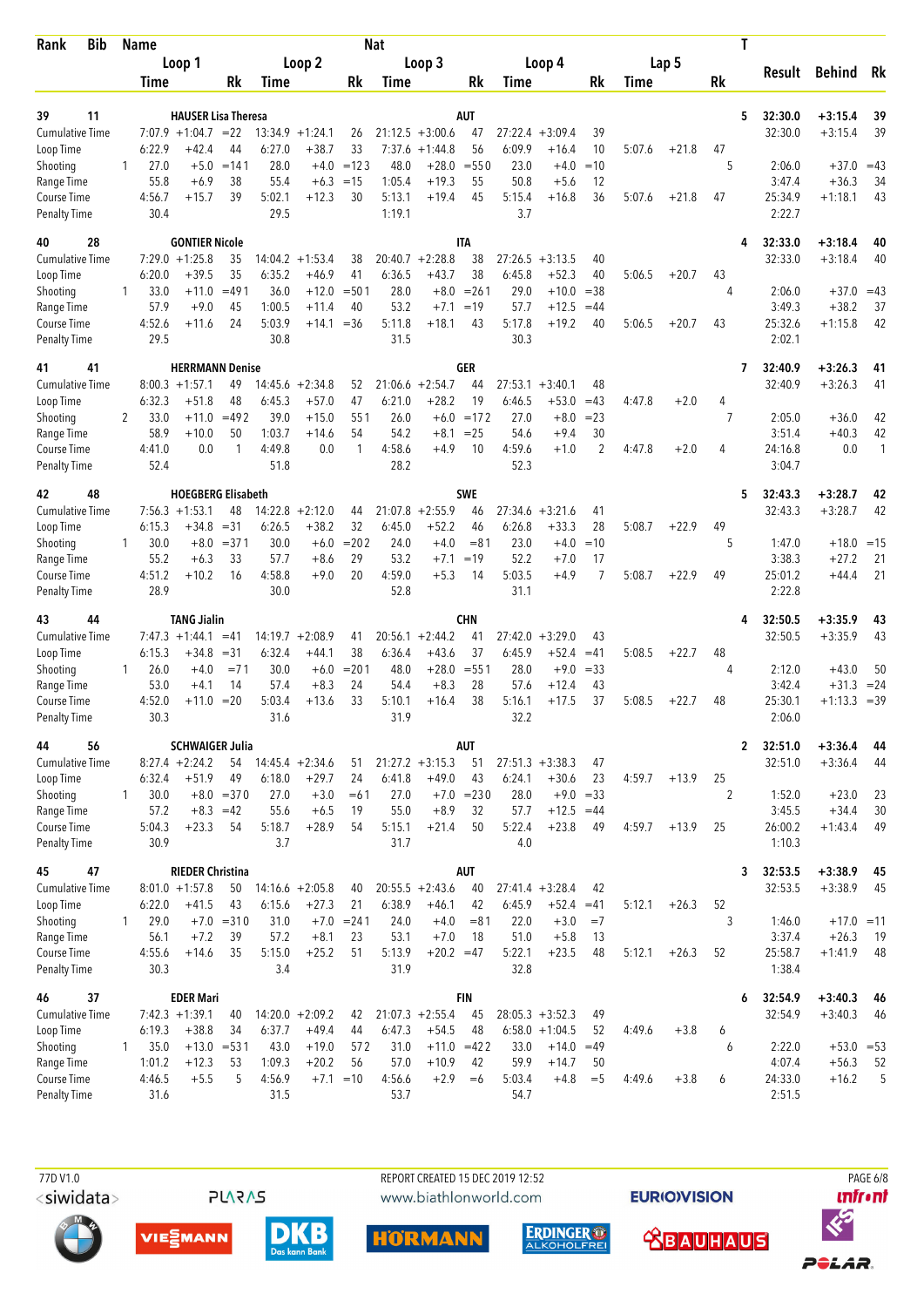| Bib<br>Rank                         | <b>Name</b>                  |                                      |                   |                  |                                        |                  | <b>Nat</b>     |                                        |               |                   |                                        |                 |        |         |         | Τ            |                  |                      |                |
|-------------------------------------|------------------------------|--------------------------------------|-------------------|------------------|----------------------------------------|------------------|----------------|----------------------------------------|---------------|-------------------|----------------------------------------|-----------------|--------|---------|---------|--------------|------------------|----------------------|----------------|
|                                     |                              | Loop 1                               |                   |                  | Loop 2                                 |                  |                | Loop 3                                 |               |                   | Loop 4                                 |                 |        | Lap 5   |         | Result       |                  | Behind Rk            |                |
|                                     | Time                         |                                      | Rk                | Time             |                                        | Rk               | Time           |                                        | Rk            | Time              |                                        | Rk              | Time   |         | Rk      |              |                  |                      |                |
| 51<br>47                            |                              | <b>CHEVALIER Chloe</b>               |                   |                  |                                        |                  |                |                                        | FRA           |                   |                                        |                 |        |         |         | 32:56.9<br>3 |                  | $+3:42.3$            | 47             |
| <b>Cumulative Time</b>              |                              | $7:47.9 + 1:44.7$                    | 43                | 14:24.7          | $+2:13.9$                              | 45               |                | $21:00.3 + 2:48.4$                     | 43            | 27:49.5           | $+3:36.5$                              | 45              |        |         |         | 32:56.9      |                  | $+3:42.3$            | 47             |
| Loop Time                           | 5:57.9                       | +17.4                                | 21                | 6:36.8           | $+48.5$                                | 42               | 6:35.6         | $+42.8$                                | 36            | 6:49.2            | $+55.7$                                | 46              | 5:07.4 | $+21.6$ | 46      |              |                  |                      |                |
| Shooting                            | 30.0<br>0                    | $+8.0$                               | $= 371$           | 32.0             | $+8.0$                                 | $= 311$          | 36.0           | $+16.0$                                | $= 501$       | 30.0              | $+11.0$                                | $=43$           |        |         | 3       |              | 2:08.0           | $+39.0$              | 47             |
| Range Time<br>Course Time           | 57.2<br>4:57.1               | $+8.3$<br>$+16.1$                    | $=42$<br>41       | 1:01.6<br>5:05.0 | $+12.5$<br>$+15.2$                     | $=47$<br>$=41$   | 58.8<br>5:04.5 | $+12.7$<br>$+10.8$                     | 49<br>28      | 59.8<br>5:18.5    | $+14.6$<br>$+19.9$                     | 49<br>43        | 5:07.4 | $+21.6$ | 46      | 25:32.5      | 3:57.4           | $+46.3$<br>$+1:15.7$ | 50<br>41       |
| <b>Penalty Time</b>                 | 3.6                          |                                      |                   | 30.2             |                                        |                  | 32.3           |                                        |               | 30.9              |                                        |                 |        |         |         |              | 1:37.0           |                      |                |
| 48<br>39                            |                              | <b>BRUN-LIE Thekla</b>               |                   |                  |                                        |                  |                |                                        | <b>NOR</b>    |                   |                                        |                 |        |         |         | 33:01.6<br>3 |                  | $+3:47.0$            | 48             |
| <b>Cumulative Time</b>              |                              | $7:16.5 +1:13.3$                     | 30                | 13:58.0          | $+1:47.2$                              | 36               | 20:49.9        | $+2:38.0$                              | 39            |                   | $27:50.0 +3:37.0$                      | 46              |        |         |         | 33:01.6      |                  | $+3:47.0$            | 48             |
| Loop Time                           | 5:50.5                       | $+10.0$                              | 12                | 6:41.5           | $+53.2$                                | 46               | 6:51.9         | $+59.1$                                | 50            | 7:00.1            | $+1:06.6$                              | 55              | 5:11.6 | $+25.8$ | 51      |              |                  |                      |                |
| Shooting<br>Range Time              | 28.0<br>$\mathbf{0}$<br>54.7 | $+6.0$<br>$+5.8$                     | $= 201$<br>$= 25$ | 32.0<br>57.6     | $+8.0$<br>$+8.5$                       | $= 311$<br>$=27$ | 29.0<br>56.4   | $+9.0$<br>$+10.3$                      | $= 311$<br>39 | 31.0<br>58.6      | $+12.0$<br>$+13.4$                     | $=45$<br>46     |        |         | 3       |              | 2:00.0<br>3:47.3 | $+31.0$<br>$+36.2$   | $=32$<br>33    |
| Course Time                         | 4:51.4                       | $+10.4$                              | 17                | 5:09.7           | $+19.9$                                | 47               | 5:22.7         | $+29.0$                                | 55            | 5:28.3            | $+29.7$                                | 55              | 5:11.6 | $+25.8$ | 51      | 26:03.7      |                  | $+1:46.9$            | 51             |
| <b>Penalty Time</b>                 | 4.4                          |                                      |                   | 34.2             |                                        |                  | 32.8           |                                        |               | 33.2              |                                        |                 |        |         |         |              | 1:44.6           |                      |                |
| 45<br>49                            |                              | <b>SANFILIPPO Federica</b>           |                   |                  |                                        |                  |                |                                        | <b>ITA</b>    |                   |                                        |                 |        |         |         | 33:03.6<br>5 |                  | $+3:49.0$            | 49             |
| <b>Cumulative Time</b>              |                              | $7:54.4 + 1:51.2$                    | 45                |                  | $14:29.4 + 2:18.6$                     | 47               |                | $21:19.7 + 3:07.8$                     | 50            | 28:06.2           | $+3:53.2$                              | 50              |        |         |         | 33:03.6      |                  | $+3:49.0$            | 49             |
| Loop Time<br>Shooting               | 6:21.4<br>32.0<br>1.         | $+40.9$<br>$+10.0$                   | 41<br>$= 461$     | 6:35.0<br>32.0   | $+46.7$<br>$+8.0$                      | 40<br>$= 312$    | 6:50.3<br>29.0 | $+57.5$<br>$+9.0$                      | 49<br>$= 311$ | 6:46.5<br>29.0    | $+53.0$<br>$+10.0$                     | $=43$<br>$= 38$ | 4:57.4 | $+11.6$ | 18<br>5 |              | 2:02.0           | $+33.0$              | $=36$          |
| Range Time                          | 1:00.6                       | $+11.7$                              | 52                | 1:00.7           | $+11.6$                                | $=41$            | 54.2           | $+8.1$                                 | $= 25$        | 56.5              | $+11.3$                                | 40              |        |         |         |              | 3:52.0           | $+40.9$              | 45             |
| Course Time                         | 4:50.5                       | $+9.5$                               | 15                | 5:05.3           | $+15.5 = 43$                           |                  | 5:01.9         | $+8.2$                                 | 23            | 5:20.5            | $+21.9$                                | 45              | 4:57.4 | $+11.6$ | 18      | 25:15.6      |                  | $+58.8$              | 29             |
| <b>Penalty Time</b>                 | 30.3                         |                                      |                   | 29.0             |                                        |                  | 54.2           |                                        |               | 29.5              |                                        |                 |        |         |         |              | 2:23.0           |                      |                |
| 38<br>50                            |                              | <b>CHU Yuanmeng</b>                  |                   |                  |                                        |                  |                |                                        | <b>CHN</b>    |                   |                                        |                 |        |         |         | 33:09.5<br>2 |                  | $+3:54.9$            | 50             |
| <b>Cumulative Time</b>              |                              | $7:37.2 + 1:34.0$                    | 38                |                  | $14:32.9 + 2:22.1$                     | 48               |                | $20:56.6 + 2:44.7$                     | 42            | 27:45.9           | $+3:32.9$                              | 44              |        |         |         | 33:09.5      |                  | $+3:54.9$            | 50             |
| Loop Time                           | 6:11.2<br>33.0<br>0          | $+30.7$<br>$+11.0$                   | 29<br>$=491$      | 33.0             | $6:55.7 + 1:07.4$<br>$+9.0$            | 53<br>$= 360$    | 6:23.7<br>26.0 | $+30.9$<br>$+6.0$                      | 23<br>$=171$  | 6:49.3<br>27.0    | $+55.8$<br>$+8.0$                      | 47<br>$= 23$    | 5:23.6 | $+37.8$ | 57<br>2 |              | 1:59.0           | $+30.0$              | 31             |
| Shooting<br>Range Time              | 59.8                         | $+10.9$                              | 51                | 1:02.5           | $+13.4$                                | 51               | 53.6           | $+7.5$                                 | 23            | 54.9              | $+9.7$                                 | 31              |        |         |         |              | 3:50.8           | $+39.7$              | 40             |
| Course Time                         | 5:07.7                       | $+26.7$                              | 58                | 5:21.8           | $+32.0$                                | 56               | 5:26.6         | $+32.9$                                | 57            | 5:23.1            | $+24.5$                                | $=50$           | 5:23.6 | $+37.8$ | 57      | 26:42.8      |                  | $+2:26.0$            | 57             |
| <b>Penalty Time</b>                 | 3.7                          |                                      |                   | 31.4             |                                        |                  | 3.5            |                                        |               | 31.3              |                                        |                 |        |         |         |              | 1:09.9           |                      |                |
| 59<br>51                            |                              | <b>TALIHAERM Johanna</b>             |                   |                  |                                        |                  |                |                                        | EST           |                   |                                        |                 |        |         |         | 33:12.8<br>1 |                  | $+3:58.2$            | 51             |
| <b>Cumulative Time</b><br>Loop Time |                              | $8:49.7 +2:46.5$<br>$6:40.7 +1:00.2$ | 57<br>55          | 6:28.8           | $15:18.5 + 3:07.7$<br>$+40.5$          | 55<br>34         | 6:22.2         | $21:40.7 + 3:28.8$<br>$+29.4$          | 52<br>20      | 28:07.8<br>6:27.1 | $+3:54.8$<br>$+33.6$                   | 51<br>29        | 5:05.0 | $+19.2$ | 40      | 33:12.8      |                  | $+3:58.2$            | 51             |
| Shooting                            | 44.0<br>1                    | $+22.0$                              | 570               | 35.0             | $+11.0$                                | $=480$           | 36.0           | $+16.0$                                | $= 500$       | 29.0              | $+10.0$                                | $= 38$          |        |         | 1       |              | 2:24.0           | $+55.0$              | 55             |
| Range Time                          | 1:10.1                       | $+21.2$                              | 57                | 1:01.1           | $+12.0$                                | 45               | 1:03.2         | $+17.1$                                | 52            | 55.8              | $+10.6$                                | 37              |        |         |         |              | 4:10.2           | $+59.1$              | 54             |
| Course Time                         | 5:00.7                       | $+19.7$                              | 51                | 5:24.1           | $+34.3$                                | 57               | 5:15.4         | $+21.7$                                | 51            | 5:27.6            | $+29.0$                                | 54              | 5:05.0 | $+19.2$ | 40      | 26:12.8      |                  | $+1:56.0$            | 54             |
| <b>Penalty Time</b>                 | 29.9                         |                                      |                   | 3.6              |                                        |                  | 3.6            |                                        |               | 3.7               |                                        |                 |        |         |         |              | 40.8             |                      |                |
| 30<br>52                            |                              | <b>SOLA Hanna</b>                    |                   |                  |                                        |                  |                |                                        | <b>BLR</b>    |                   |                                        |                 |        |         |         | 33:14.1<br>7 |                  | $+3:59.5$            | 52             |
| Cumulative Time<br>Loop Time        | 6:11.0                       | $7:24.0 +1:20.8$<br>$+30.5$          | 34<br>28          |                  | $14:14.3 + 2:03.5$<br>$6:50.3 +1:02.0$ | 39<br>50         |                | $21:13.0 + 3:01.1$<br>$6:58.7 +1:05.9$ | 48<br>52      |                   | $28:11.7 + 3:58.7$<br>$6:58.7 +1:05.2$ | 54<br>53        | 5:02.4 | $+16.6$ | 31      | 33:14.1      |                  | $+3:59.5$            | 52             |
| Shooting                            | 26.0<br>1                    | $+4.0$                               | $=72$             | 27.0             | $+3.0$                                 | $=62$            | 26.0           |                                        | $+6.0 = 172$  | 21.0              | $+2.0$                                 | $=4$            |        |         | 7       |              | 1:40.0           | $+11.0$              | $=6$           |
| Range Time                          | 51.6                         | $+2.7$                               | 7                 | 51.1             | $+2.0$                                 | 4                | 54.5           | $+8.4$                                 | 29            | 48.5              | $+3.3$                                 | $=7$            |        |         |         |              | 3:25.7           | $+14.6$              | $\overline{7}$ |
| Course Time                         | 4:49.9                       | $+8.9$                               | 11                | 5:03.0           | $+13.2$                                | 32               | 5:08.0         | $+14.3$                                | 34            | 5:16.2            | $+17.6$                                | 38              | 5:02.4 | $+16.6$ | 31      | 25:19.5      |                  | $+1:02.7$            | 34             |
| <b>Penalty Time</b>                 | 29.5                         |                                      |                   | 56.2             |                                        |                  | 56.2           |                                        |               | 54.0              |                                        |                 |        |         |         |              | 3:15.9           |                      |                |
| 34<br>53                            |                              | <b>ALIMBEKAVA Dzinara</b>            |                   |                  |                                        |                  |                |                                        | <b>BLR</b>    |                   |                                        |                 |        |         |         | 33:25.4<br>4 |                  | $+4:10.8$            | 53             |
| <b>Cumulative Time</b><br>Loop Time | 6:20.9                       | $7:41.9 +1:38.7$<br>$+40.4$          | 39<br>40          |                  | $14:37.1 + 2:26.3$<br>$6:55.2 +1:06.9$ | 49<br>52         |                | $21:51.4 + 3:39.5$<br>$7:14.3 +1:21.5$ | 54<br>54      | 6:17.5            | $28:08.9 + 3:55.9$<br>$+24.0$          | 52<br>16        | 5:16.5 | $+30.7$ | 54      | 33:25.4      |                  | $+4:10.8$            | 53             |
| Shooting                            | 27.0<br>$\mathbf{1}$         |                                      | $+5.0 = 141$      | 26.0             | $+2.0$                                 | $= 32$           | 29.0           |                                        | $+9.0 = 310$  | 25.0              | $+6.0$                                 | $=16$           |        |         | 4       |              | 1:47.0           | $+18.0 = 15$         |                |
| Range Time                          | 54.6                         |                                      | $+5.7 = 23$       | 1:08.0           | $+18.9$                                | 55               | 57.6           | $+11.5 = 44$                           |               | 53.1              | $+7.9$ = 25                            |                 |        |         |         |              | 3:53.3           | $+42.2$              | 48             |
| Course Time                         | 4:54.5                       | $+13.5$                              | 30                | 5:15.3           | $+25.5$                                | 52               | 5:16.0         | $+22.3$                                | 53            | 5:20.7            | $+22.1$                                | 46              | 5:16.5 | $+30.7$ | 54      | 26:03.0      |                  | $+1:46.2$            | 50             |
| <b>Penalty Time</b>                 | 31.8                         |                                      |                   | 31.9             |                                        |                  | 1:00.7         |                                        |               | 3.7               |                                        |                 |        |         |         |              | 2:08.1           |                      |                |
| 54<br>49                            |                              | <b>WEIDEL Anna</b>                   |                   |                  |                                        |                  |                |                                        | GER           |                   |                                        |                 |        |         |         | 33:33.0<br>3 |                  | $+4:18.4$            | - 54           |
| <b>Cumulative Time</b><br>Loop Time | 6:20.2                       | $8:02.2 +1:59.0$<br>$+39.7$          | 51<br>37          |                  | $15:22.2 + 3:11.4$<br>$7:20.0 +1:31.7$ | 56<br>57         | 6:20.0         | $21:42.2 + 3:30.3$<br>$+27.2$          | 53<br>18      | 6:27.5            | $28:09.7 + 3:56.7$<br>$+34.0$          | 53<br>30        | 5:23.3 | $+37.5$ | 56      | 33:33.0      |                  | $+4:18.4$            | -54            |
| Shooting                            | 24.0<br>1                    | $+2.0$                               | $= 22$            | 33.0             |                                        | $+9.0 = 360$     | 25.0           |                                        | $+5.0 = 140$  | 25.0              | $+6.0$                                 | $=16$           |        |         | 3       |              | 1:47.0           | $+18.0 = 15$         |                |
| Range Time                          | 53.2                         | $+4.3$                               | 16                | 1:00.8           | $+11.7$                                | 43               | 52.3           | $+6.2$                                 | 15            | 51.4              | $+6.2$                                 | 14              |        |         |         |              | 3:37.7           | $+26.6$              | 20             |
| Course Time                         | 4:56.0                       | $+15.0 = 36$                         |                   | 5:21.2           | $+31.4$                                | 55               | 5:24.0         | $+30.3$                                | 56            | 5:32.4            | $+33.8$                                | 57              | 5:23.3 | $+37.5$ | 56      | 26:36.9      |                  | $+2:20.1$            | 56             |
| <b>Penalty Time</b>                 | 31.0                         |                                      |                   | 58.0             |                                        |                  | 3.7            |                                        |               | 3.7               |                                        |                 |        |         |         |              | 1:36.4           |                      |                |

77D V1.0 <siwidata>

**PLARAS** 

REPORT CREATED 15 DEC 2019 12:52 www.biathlonworld.com

**EURIOVISION**